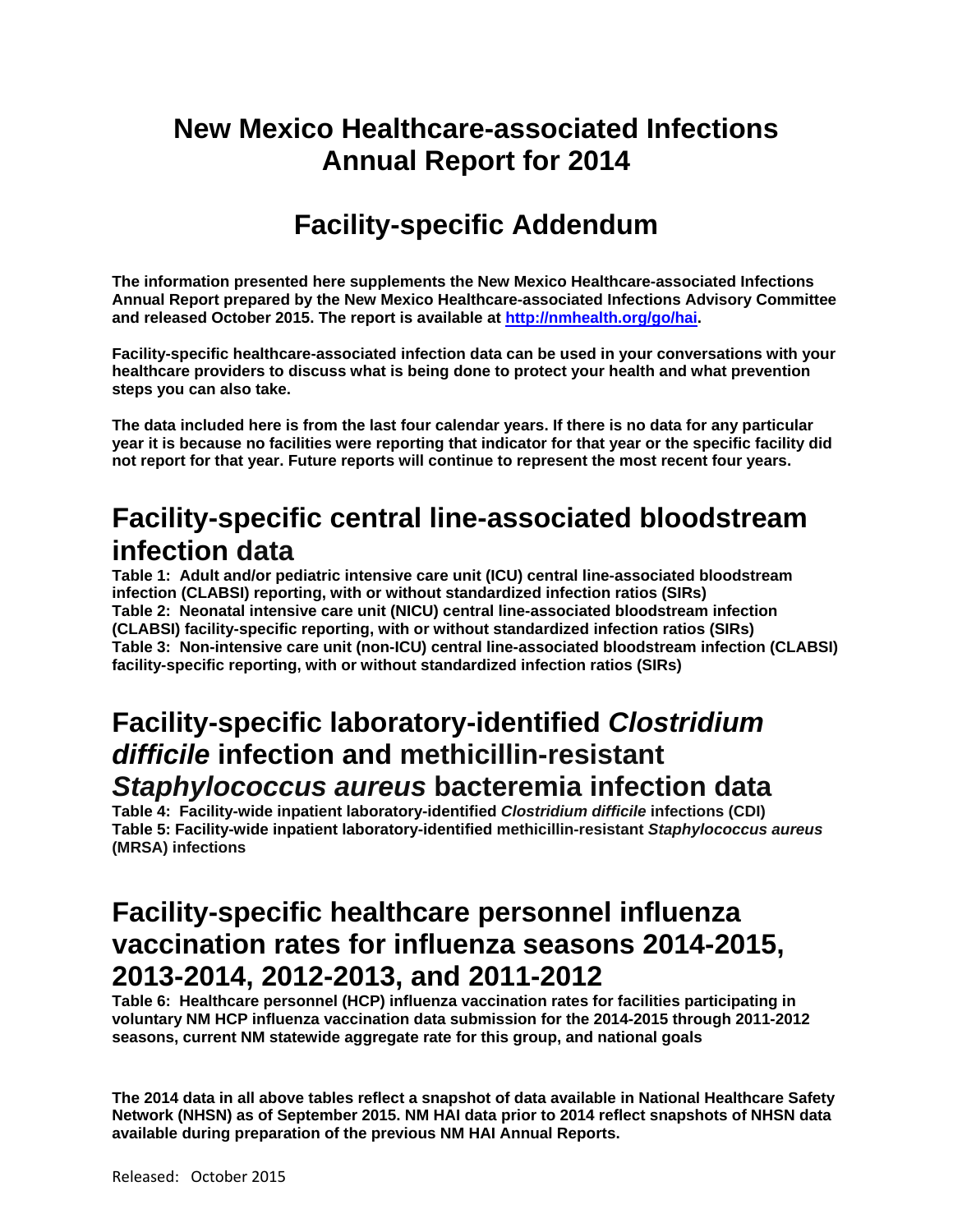#### **Table 1: Adult and/or pediatric intensive care unit (ICU) central line-associated bloodstream infection (CLABSI) reporting, with or without standardized infection ratios (SIRs)**  This table shows the observed and predicted CLABSIs for all facilities which reported ICU data for

January through December 2014 and/or prior years. Where NHSN predicted less than one CLABSI, a SIR is not calculated.

| <b>Facility</b>                                                  | <b>Number of</b><br>units in<br><b>SIR</b><br>calculation | <b>Number</b><br>of<br><b>CLABSIS</b><br>observed<br>by the<br>facility | <b>Number of</b><br><b>CLABSIS</b><br>predicted<br>by NHSN<br>calculation* | <b>Facility</b><br><b>ICU-</b><br>only<br>SIR <sup>t</sup> | 95%<br>confidence<br>interval <sup>#</sup><br>lower<br>upper |                | <b>Comparison</b><br>between<br><b>facility ICU</b><br><b>SIR and NHSN</b><br><b>SIR (1.0)</b> § |
|------------------------------------------------------------------|-----------------------------------------------------------|-------------------------------------------------------------------------|----------------------------------------------------------------------------|------------------------------------------------------------|--------------------------------------------------------------|----------------|--------------------------------------------------------------------------------------------------|
| Alta Vista Regional                                              |                                                           |                                                                         |                                                                            |                                                            |                                                              |                |                                                                                                  |
| Hospital                                                         |                                                           |                                                                         |                                                                            |                                                            |                                                              |                |                                                                                                  |
| 2014                                                             | 1                                                         | $\mathbf 0$                                                             | 0.41                                                                       | <b>NC</b>                                                  |                                                              | Not applicable | Not applicable                                                                                   |
| 2013                                                             | 1                                                         | $\mathbf 0$                                                             | 0.38                                                                       | NC                                                         |                                                              | Not applicable | Not applicable                                                                                   |
| 2012<br><b>Carlsbad Medical</b>                                  | 1                                                         | $\mathbf 0$                                                             | 0.43                                                                       | <b>NC</b>                                                  |                                                              | Not applicable | Not applicable                                                                                   |
| Center                                                           |                                                           |                                                                         |                                                                            |                                                            |                                                              |                |                                                                                                  |
| 2014                                                             | 1                                                         | $\mathbf 0$                                                             | 0.44                                                                       | <b>NC</b>                                                  |                                                              | Not applicable | Not applicable                                                                                   |
| 2013                                                             | 1                                                         | $\boldsymbol{0}$                                                        | 0.59                                                                       | NC                                                         |                                                              | Not applicable | Not applicable                                                                                   |
| 2012                                                             | 1                                                         | $\mathbf 0$                                                             | 0.56                                                                       | <b>NC</b>                                                  |                                                              | Not applicable | Not applicable                                                                                   |
| <b>CHRISTUS St.</b><br>Vincent Regional<br><b>Medical Center</b> |                                                           |                                                                         |                                                                            |                                                            |                                                              |                |                                                                                                  |
| 2014                                                             | 1                                                         | 4                                                                       | 3.89                                                                       | 1.03                                                       | 0.33                                                         | 2.48           | No different                                                                                     |
| 2013                                                             | 1                                                         | $\ensuremath{\mathsf{3}}$                                               | 3.11                                                                       | 0.97                                                       | 0.25                                                         | 2.63           | No different                                                                                     |
| 2012                                                             | 1                                                         | $\mathbf 0$                                                             | 3.68                                                                       | 0.00                                                       | <b>NC</b>                                                    | 1.00           | No different                                                                                     |
| Cibola General<br>Hospital                                       |                                                           |                                                                         |                                                                            |                                                            |                                                              |                |                                                                                                  |
| 2014                                                             | 1                                                         | $\boldsymbol{0}$                                                        | 0.04                                                                       | NC                                                         |                                                              | Not applicable | Not applicable                                                                                   |
| 2013                                                             | 1                                                         | $\mathbf 0$                                                             | 0.12                                                                       | $\overline{\text{NC}}$                                     |                                                              | Not applicable | Not applicable                                                                                   |
| 2012                                                             | 1                                                         | $\overline{0}$                                                          | 0.05                                                                       | <b>NC</b>                                                  |                                                              | Not applicable | Not applicable                                                                                   |
| <b>Eastern New</b><br><b>Mexico Medical</b><br>Center            |                                                           |                                                                         |                                                                            |                                                            |                                                              |                |                                                                                                  |
| 2014                                                             | 1                                                         | $\mathbf 0$                                                             | 0.81                                                                       | <b>NC</b>                                                  |                                                              | Not applicable | Not applicable                                                                                   |
| 2013                                                             | 1                                                         | 1                                                                       | 1.20                                                                       | 0.83                                                       | 0.04                                                         | 4.10           | No different                                                                                     |
| 2012                                                             | 1                                                         | 3                                                                       | 1.38                                                                       | 2.17                                                       | 0.45                                                         | 6.35           | No different                                                                                     |
| <b>Gerald Champion</b><br><b>Regional Medical</b><br>Center      |                                                           |                                                                         |                                                                            |                                                            |                                                              |                |                                                                                                  |
| 2014                                                             | 1                                                         | $\mathbf 0$                                                             | 0.75                                                                       | <b>NC</b>                                                  |                                                              | Not applicable | Not applicable                                                                                   |
| 2013                                                             | 1                                                         | 1                                                                       | 1.11                                                                       | 0.90                                                       | 0.05                                                         | 4.45           | No different                                                                                     |
| 2012                                                             | 1                                                         | $\boldsymbol{0}$                                                        | 1.20                                                                       | 0.00                                                       | NC                                                           | 3.08           | No different                                                                                     |
| 2011                                                             | 1                                                         | $\pmb{0}$                                                               | 1.04                                                                       | 0.00                                                       | <b>NC</b>                                                    | 3.54           | No different                                                                                     |
| Gila Regional<br><b>Medical Center</b>                           |                                                           |                                                                         |                                                                            |                                                            |                                                              |                |                                                                                                  |
| 2014                                                             | 1                                                         | $\boldsymbol{0}$                                                        | 0.43                                                                       | <b>NC</b>                                                  |                                                              | Not applicable | Not applicable                                                                                   |
| 2013                                                             | 1                                                         | $\boldsymbol{0}$                                                        | 0.26                                                                       | <b>NC</b>                                                  |                                                              | Not applicable | Not applicable                                                                                   |
| 2012                                                             | 1                                                         | $\pmb{0}$                                                               | 0.28                                                                       | <b>NC</b>                                                  |                                                              | Not applicable | Not applicable                                                                                   |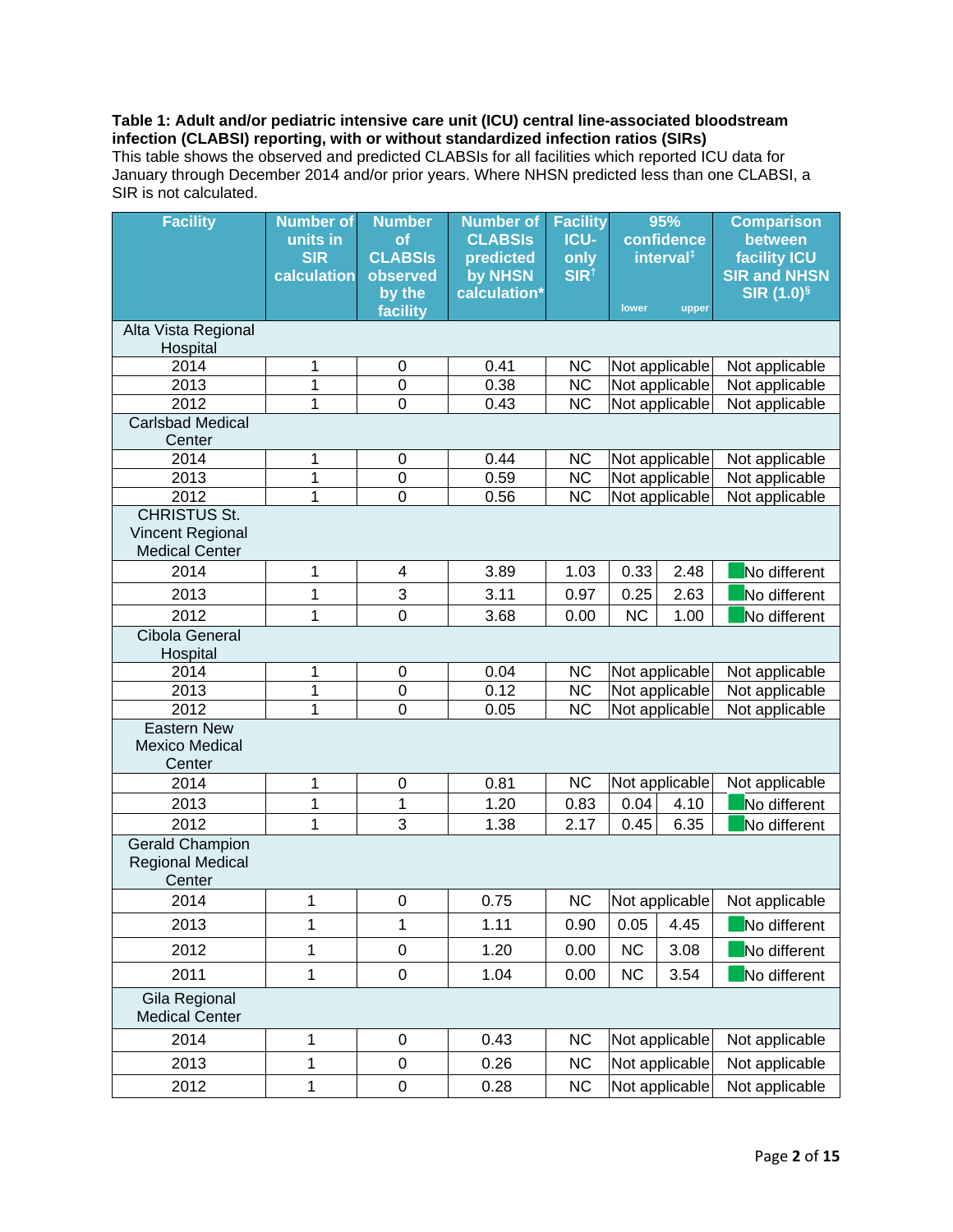| <b>Facility</b>                                                  | <b>Number of</b><br>units in<br><b>SIR</b><br>calculation | <b>Number</b><br><b>of</b><br><b>CLABSIS</b><br>observed<br>by the | <b>Number of</b><br><b>CLABSIS</b><br>predicted<br>by NHSN<br>calculation* | <b>Facility</b><br><b>ICU-</b><br>only<br>SIR <sup>t</sup> | 95%<br>confidence<br>interval <sup>#</sup> |                | <b>Comparison</b><br>between<br><b>facility ICU</b><br><b>SIR and NHSN</b><br><b>SIR (1.0)</b> § |
|------------------------------------------------------------------|-----------------------------------------------------------|--------------------------------------------------------------------|----------------------------------------------------------------------------|------------------------------------------------------------|--------------------------------------------|----------------|--------------------------------------------------------------------------------------------------|
|                                                                  |                                                           | facility                                                           |                                                                            |                                                            | lower                                      | upper          |                                                                                                  |
| Heart Hospital of<br>New Mexico at<br>Lovelace Medical<br>Center |                                                           |                                                                    |                                                                            |                                                            |                                            |                |                                                                                                  |
| 2014                                                             | 1                                                         | 4                                                                  | 4.58                                                                       | 0.87                                                       | 0.28                                       | 2.11           | No different                                                                                     |
| 2013                                                             | 1                                                         | $\boldsymbol{0}$                                                   | 4.16                                                                       | 0.00                                                       | <b>NC</b>                                  | 0.72           | <b>X</b> Better                                                                                  |
| 2012                                                             | 1                                                         | $\ensuremath{\mathsf{3}}$                                          | 4.38                                                                       | 0.69                                                       | 0.14                                       | 2.00           | No different                                                                                     |
| 2011                                                             | 1                                                         | $\overline{2}$                                                     | 3.60                                                                       | 0.56                                                       | 0.07                                       | 2.01           | No different                                                                                     |
| <b>Holy Cross Hospital</b>                                       |                                                           |                                                                    |                                                                            |                                                            |                                            |                |                                                                                                  |
| 2014                                                             | 1                                                         | $\boldsymbol{0}$                                                   | 0.17                                                                       | <b>NC</b>                                                  |                                            | Not applicable | Not applicable                                                                                   |
| 2013                                                             | 1                                                         | $\mathbf 0$                                                        | 0.35                                                                       | <b>NC</b>                                                  |                                            | Not applicable | Not applicable                                                                                   |
| 2012                                                             | 1                                                         | $\mathbf 0$                                                        | 0.58                                                                       | <b>NC</b>                                                  |                                            | Not applicable | Not applicable                                                                                   |
| 2011                                                             | 1                                                         | 1                                                                  | 0.51                                                                       | <b>NC</b>                                                  |                                            | Not applicable | Not applicable                                                                                   |
| Lea Regional<br><b>Medical Center</b>                            |                                                           |                                                                    |                                                                            |                                                            |                                            |                |                                                                                                  |
| 2014                                                             | 1                                                         | 1                                                                  | 0.22                                                                       | <b>NC</b>                                                  |                                            | Not applicable | Not applicable                                                                                   |
| 2013                                                             | 1                                                         | $\mathbf 0$                                                        | 0.45                                                                       | <b>NC</b>                                                  |                                            | Not applicable | Not applicable                                                                                   |
| 2012                                                             | 1                                                         | $\mathbf 0$                                                        | 0.43                                                                       | <b>NC</b>                                                  |                                            | Not applicable | Not applicable                                                                                   |
| <b>Lincoln County</b><br><b>Medical Center</b>                   |                                                           |                                                                    |                                                                            |                                                            |                                            |                |                                                                                                  |
| 2014                                                             | 1                                                         | $\boldsymbol{0}$                                                   | 0.05                                                                       | <b>NC</b>                                                  |                                            | Not applicable | Not applicable                                                                                   |
| 2013                                                             | 1                                                         | $\boldsymbol{0}$                                                   | 0.12                                                                       | <b>NC</b>                                                  |                                            | Not applicable | Not applicable                                                                                   |
| 2012                                                             | 1                                                         | $\boldsymbol{0}$                                                   | 0.06                                                                       | <b>NC</b>                                                  |                                            | Not applicable | Not applicable                                                                                   |
| Los Alamos<br><b>Medical Center</b>                              |                                                           |                                                                    |                                                                            |                                                            |                                            |                |                                                                                                  |
| 2014                                                             | 1                                                         | $\pmb{0}$                                                          | 0.00                                                                       | <b>NC</b>                                                  |                                            | Not applicable | Not applicable                                                                                   |
| 2013                                                             | 1                                                         | $\boldsymbol{0}$                                                   | 0.00                                                                       | <b>NC</b>                                                  |                                            | Not applicable | Not applicable                                                                                   |
| 2012                                                             | 1                                                         | $\pmb{0}$                                                          | 0.19                                                                       | <b>NC</b>                                                  |                                            | Not applicable | Not applicable                                                                                   |
| Lovelace Regional<br>Hospital - Roswell                          |                                                           |                                                                    |                                                                            |                                                            |                                            |                |                                                                                                  |
| 2014                                                             | 1                                                         | $\pmb{0}$                                                          | 0.09                                                                       | <b>NC</b>                                                  |                                            | Not applicable | Not applicable                                                                                   |
| 2013                                                             | 1                                                         | $\pmb{0}$                                                          | 0.09                                                                       | <b>NC</b>                                                  |                                            | Not applicable | Not applicable                                                                                   |
| 2012                                                             | 1                                                         | $\pmb{0}$                                                          | 0.02                                                                       | <b>NC</b>                                                  |                                            | Not applicable | Not applicable                                                                                   |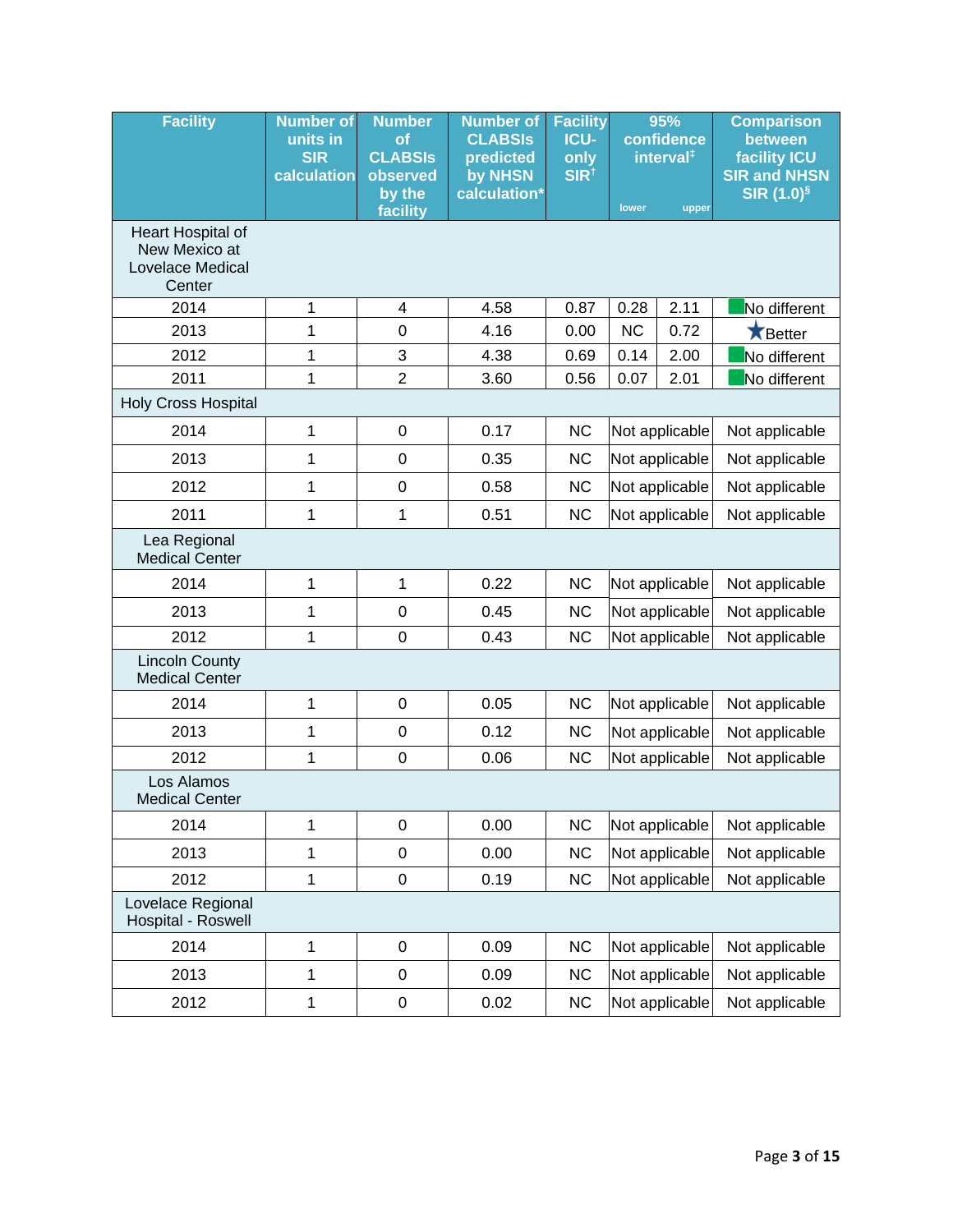| <b>Facility</b>                         | <b>Number of</b><br>units in<br><b>SIR</b><br>calculation | <b>Number</b><br>оf<br><b>CLABSIS</b><br>observe | <b>Number of</b><br><b>CLABSIS</b><br>predicted<br>by NHSN | <b>Facility</b><br><b>ICU-</b><br>only<br>SIR <sup>t</sup> | 95%<br>confidence<br>interval <sup>#</sup> |                | <b>Comparison</b><br>between facility<br><b>ICU SIR and</b><br><b>NHSN SIR</b> |
|-----------------------------------------|-----------------------------------------------------------|--------------------------------------------------|------------------------------------------------------------|------------------------------------------------------------|--------------------------------------------|----------------|--------------------------------------------------------------------------------|
|                                         |                                                           | d by the<br>facility                             | calculation*                                               |                                                            | lower                                      | upper          | $(1.0)^{6}$                                                                    |
| Lovelace Medical<br>Center              |                                                           |                                                  |                                                            |                                                            |                                            |                |                                                                                |
| 2014                                    | 1                                                         | 10                                               | 6.10                                                       | 1.64                                                       | 0.83                                       | 2.92           | No different                                                                   |
| 2013                                    | 1                                                         | 4                                                | 6.29                                                       | 0.64                                                       | 0.20                                       | 1.53           | No different                                                                   |
| 2012                                    | 1                                                         | 4                                                | 7.05                                                       | 0.57                                                       | 0.16                                       | 1.45           | No different                                                                   |
| 2011                                    | 3                                                         | $\overline{2}$                                   | 8.48                                                       | 0.24                                                       | 0.03                                       | 0.85           | $\bigstar$ Better                                                              |
| Lovelace Westside<br>Hospital           |                                                           |                                                  |                                                            |                                                            |                                            |                |                                                                                |
| 2014                                    | 1                                                         | $\boldsymbol{0}$                                 | 0.35                                                       | <b>NC</b>                                                  |                                            | Not applicable | Not applicable                                                                 |
| 2013                                    | 1                                                         | $\boldsymbol{0}$                                 | 0.28                                                       | <b>NC</b>                                                  |                                            | Not applicable | Not applicable                                                                 |
| 2012                                    | $\mathbf 1$                                               | $\boldsymbol{0}$                                 | 0.48                                                       | <b>NC</b>                                                  |                                            | Not applicable | Not applicable                                                                 |
| 2011                                    | 1                                                         | $\boldsymbol{0}$                                 | 0.45                                                       | <b>NC</b>                                                  |                                            | Not applicable | Not applicable                                                                 |
| Lovelace Women's<br>Hospital            |                                                           |                                                  |                                                            |                                                            |                                            |                |                                                                                |
| 2014                                    | 1                                                         | $\boldsymbol{0}$                                 | 0.70                                                       | <b>NC</b>                                                  | Not applicable                             |                | Not applicable                                                                 |
| 2013                                    | 1                                                         | 0                                                | 0.77                                                       | <b>NC</b>                                                  |                                            | Not applicable | Not applicable                                                                 |
| 2012                                    | 1                                                         | 0                                                | 0.65                                                       | <b>NC</b>                                                  |                                            | Not applicable | Not applicable                                                                 |
| 2011                                    | 1                                                         | $\boldsymbol{0}$                                 | 0.95                                                       | <b>NC</b>                                                  |                                            | Not applicable | Not applicable                                                                 |
| <b>Memorial Medical</b><br>Center       |                                                           |                                                  |                                                            |                                                            |                                            |                |                                                                                |
| 2014                                    | 1                                                         | $\overline{2}$                                   | 5.71                                                       | 0.35                                                       | 0.06                                       | 1.16           | No different                                                                   |
| 2013                                    | 1                                                         | $\boldsymbol{0}$                                 | 5.81                                                       | 0.00                                                       | NC                                         | 0.52           | Better                                                                         |
| 2012                                    | 1                                                         | $\overline{c}$                                   | 7.09                                                       | 0.28                                                       | 0.03                                       | 1.02           | No different                                                                   |
| 2011                                    | 1                                                         | $\mathbf 1$                                      | 7.53                                                       | 0.13                                                       | 0.00                                       | 0.74           | Better                                                                         |
| <b>Mimbres Memorial</b><br>Hospital     |                                                           |                                                  |                                                            |                                                            |                                            |                |                                                                                |
| 2014                                    | 1                                                         | 0                                                | 0.05                                                       | <b>NC</b>                                                  |                                            | Not applicable | Not applicable                                                                 |
| 2013                                    | 1                                                         | 0                                                | 0.07                                                       | <b>NC</b>                                                  |                                            | Not applicable | Not applicable                                                                 |
| 2012                                    | $\mathbf 1$                                               | 0                                                | 0.06                                                       | <b>NC</b>                                                  |                                            | Not applicable | Not applicable                                                                 |
| Miners' Colfax<br><b>Medical Center</b> |                                                           |                                                  |                                                            |                                                            |                                            |                |                                                                                |
| 2014                                    | 1                                                         | $\mathsf 0$                                      | 0.02                                                       | <b>NC</b>                                                  |                                            | Not applicable | Not applicable                                                                 |
| 2013                                    | 1                                                         | 0                                                | 0.01                                                       | <b>NC</b>                                                  |                                            | Not applicable | Not applicable                                                                 |
| 2012                                    | 1                                                         | 0                                                | 0.01                                                       | <b>NC</b>                                                  |                                            | Not applicable | Not applicable                                                                 |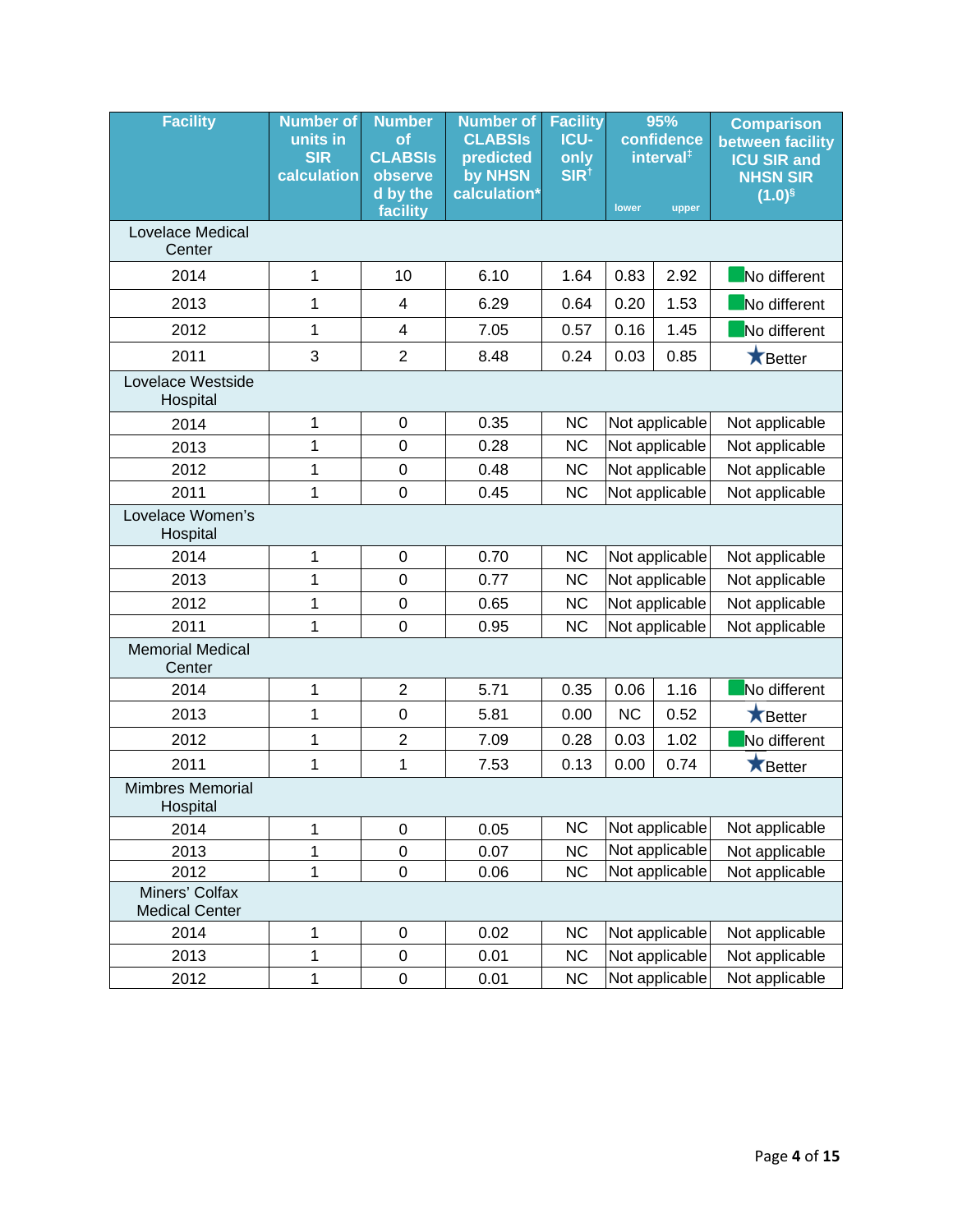| <b>Facility</b>                                                                     | <b>Number of</b><br>units in<br><b>SIR</b><br>calculation | <b>Number</b><br>of<br><b>CLABSIS</b><br>observed<br>by the<br>facility | <b>Number of</b><br><b>CLABSIS</b><br>predicted<br>by NHSN<br>calculation* | <b>Facility</b><br><b>ICU-</b><br>only<br>SIR <sup>t</sup> | 95%<br>confidence<br>interval <sup>#</sup><br>lower<br>upper |                | <b>Comparison</b><br>between facility<br><b>ICU SIR and</b><br><b>NHSN SIR</b><br>$(1.0)$ <sup>§</sup> |
|-------------------------------------------------------------------------------------|-----------------------------------------------------------|-------------------------------------------------------------------------|----------------------------------------------------------------------------|------------------------------------------------------------|--------------------------------------------------------------|----------------|--------------------------------------------------------------------------------------------------------|
| <b>Mountain View</b><br><b>Regional Medical</b><br>Center                           |                                                           |                                                                         |                                                                            |                                                            |                                                              |                |                                                                                                        |
| 2014                                                                                | 1                                                         | $\boldsymbol{0}$                                                        | 5.64                                                                       | 0.00                                                       | 0.00                                                         | 0.53           | <b>X</b> Better                                                                                        |
| 2013                                                                                | $\overline{\mathbf{c}}$                                   | $\overline{2}$                                                          | 6.23                                                                       | 0.32                                                       | 0.05                                                         | 1.06           | No different                                                                                           |
| 2012                                                                                | 1                                                         | 1                                                                       | 4.60                                                                       | 0.22                                                       | 0.01                                                         | 1.21           | No different                                                                                           |
| Northern Navajo<br><b>Medical Center</b>                                            |                                                           |                                                                         |                                                                            |                                                            |                                                              |                |                                                                                                        |
| 2014                                                                                | 1                                                         | $\pmb{0}$                                                               | 0.16                                                                       | <b>NC</b>                                                  |                                                              | Not applicable | Not applicable                                                                                         |
| 2013                                                                                | 1                                                         | $\mathbf 0$                                                             | 0.26                                                                       | <b>NC</b>                                                  |                                                              | Not applicable | Not applicable                                                                                         |
| Plains Regional<br><b>Medical Center</b>                                            |                                                           |                                                                         |                                                                            |                                                            |                                                              |                |                                                                                                        |
| 2014                                                                                | 1                                                         | $\boldsymbol{0}$                                                        | 0.46                                                                       | <b>NC</b>                                                  | Not applicable                                               |                | Not applicable                                                                                         |
| 2013                                                                                | 1                                                         | $\boldsymbol{0}$                                                        | 0.51                                                                       | <b>NC</b>                                                  | Not applicable                                               |                | Not applicable                                                                                         |
| 2012                                                                                | 1                                                         | $\mathbf 0$                                                             | 0.46                                                                       | <b>NC</b>                                                  |                                                              | Not applicable | Not applicable                                                                                         |
| 2011                                                                                | 1                                                         | $\mathbf 0$                                                             | 0.40                                                                       | <b>NC</b>                                                  | Not applicable                                               |                | Not applicable                                                                                         |
| Presbyterian<br>Espanola Hospital                                                   |                                                           |                                                                         |                                                                            |                                                            |                                                              |                |                                                                                                        |
| 2014                                                                                | 1                                                         | $\boldsymbol{0}$                                                        | 0.96                                                                       | <b>NC</b>                                                  |                                                              | Not applicable | Not applicable                                                                                         |
| 2013                                                                                | 1                                                         | $\mathbf 0$                                                             | 0.91                                                                       | <b>NC</b>                                                  |                                                              | Not applicable | Not applicable                                                                                         |
| 2012                                                                                | 1                                                         | $\mathbf 0$                                                             | 0.85                                                                       | <b>NC</b>                                                  |                                                              | Not applicable | Not applicable                                                                                         |
| Presbyterian<br>Healthcare<br><b>Services</b>                                       |                                                           |                                                                         |                                                                            |                                                            |                                                              |                |                                                                                                        |
| 2014                                                                                | 3                                                         | 15                                                                      | 12.77                                                                      | 1.18                                                       | 0.68                                                         | 1.89           | No different                                                                                           |
| 2013                                                                                | 3                                                         | $\boldsymbol{9}$                                                        | 14.01                                                                      | 0.64                                                       | 0.31                                                         | 1.18           | No different                                                                                           |
| 2012                                                                                | 3<br>3                                                    | $\overline{7}$                                                          | 12.60<br>14.07                                                             | 0.56<br>1.07                                               | 0.22<br>0.60                                                 | 1.15<br>1.76   | No different                                                                                           |
| 2011<br><b>Rehoboth McKinley</b><br><b>Christian Health</b><br><b>Care Services</b> |                                                           | 15                                                                      |                                                                            |                                                            |                                                              |                | No different                                                                                           |
| 2014                                                                                | 1                                                         | $\boldsymbol{0}$                                                        | 0.23                                                                       | <b>NC</b>                                                  |                                                              | Not applicable | Not applicable                                                                                         |
| 2013                                                                                | 1                                                         | $\boldsymbol{0}$                                                        | 0.21                                                                       | <b>NC</b>                                                  |                                                              | Not applicable | Not applicable                                                                                         |
| 2012                                                                                | 1                                                         | $\boldsymbol{0}$                                                        | 0.29                                                                       | <b>NC</b>                                                  |                                                              | Not applicable | Not applicable                                                                                         |
| 2011                                                                                | 1                                                         | $\pmb{0}$                                                               | 0.48                                                                       | <b>NC</b>                                                  |                                                              | Not applicable | Not applicable                                                                                         |
| Roosevelt General<br>Hospital                                                       |                                                           |                                                                         |                                                                            |                                                            |                                                              |                |                                                                                                        |
| 2014                                                                                | 1                                                         | $\boldsymbol{0}$                                                        | 0.00                                                                       | NC                                                         |                                                              | Not applicable | Not applicable                                                                                         |
| 2013                                                                                | 1                                                         | $\boldsymbol{0}$                                                        | 0.02                                                                       | <b>NC</b>                                                  |                                                              | Not applicable | Not applicable                                                                                         |
| 2012                                                                                | 1                                                         | $\pmb{0}$                                                               | 0.04                                                                       | <b>NC</b>                                                  |                                                              | Not applicable | Not applicable                                                                                         |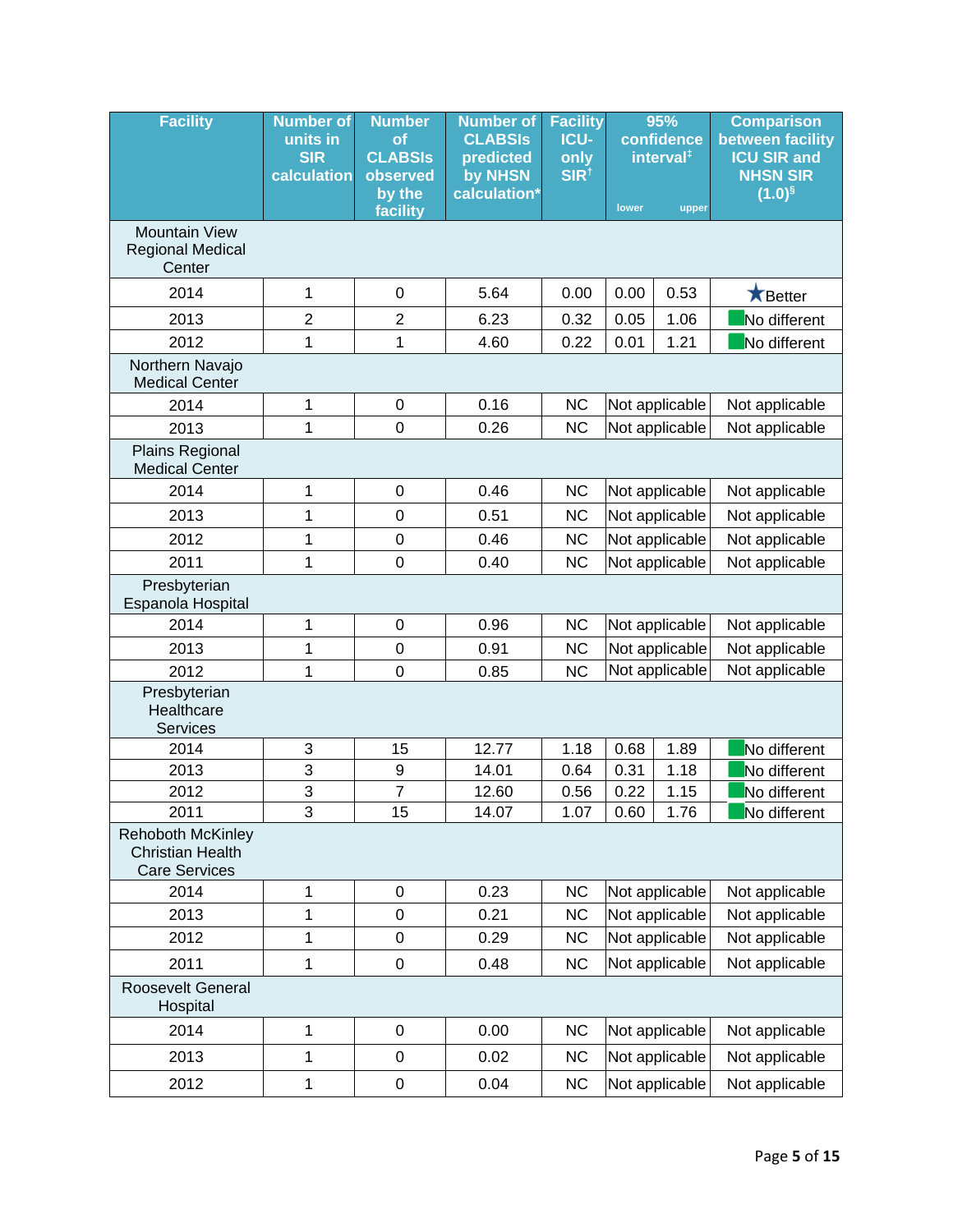| <b>Facility</b>                                                                  | <b>Number of</b><br>units in<br><b>SIR</b><br>calculation | <b>Number</b><br>of<br><b>CLABSIS</b><br>observed<br>by the | <b>Number of</b><br><b>CLABSIS</b><br>predicted<br>by NHSN<br>calculation* | <b>Facility</b><br>ICU-<br>only<br>SIR <sup>t</sup> | 95%<br>confidence<br>interval <sup>#</sup><br>lower |       | <b>Comparison</b><br>between facility<br><b>ICU SIR and</b><br><b>NHSN SIR</b><br>$(1.0)$ <sup>§</sup> |
|----------------------------------------------------------------------------------|-----------------------------------------------------------|-------------------------------------------------------------|----------------------------------------------------------------------------|-----------------------------------------------------|-----------------------------------------------------|-------|--------------------------------------------------------------------------------------------------------|
|                                                                                  |                                                           | facility                                                    |                                                                            |                                                     |                                                     | upper |                                                                                                        |
| San Juan Regional<br><b>Medical Center</b>                                       |                                                           |                                                             |                                                                            |                                                     |                                                     |       |                                                                                                        |
| 2014                                                                             | 1                                                         | $\overline{2}$                                              | 2.72                                                                       | 0.74                                                | 0.12                                                | 2.43  | No different                                                                                           |
| 2013                                                                             | 1                                                         | $\overline{2}$                                              | 2.55                                                                       | 0.79                                                | 0.13                                                | 2.59  | No different                                                                                           |
| 2012                                                                             | 1                                                         | $\overline{2}$                                              | 2.63                                                                       | 0.76                                                | 0.09                                                | 2.75  | No different                                                                                           |
| 2011                                                                             | 1                                                         | $\overline{2}$                                              | 2.59                                                                       | 0.77                                                | 0.09                                                | 2.79  | No different                                                                                           |
| University of New<br><b>Mexico Hospital</b>                                      |                                                           |                                                             |                                                                            |                                                     |                                                     |       |                                                                                                        |
| 2014                                                                             | $\overline{4}$                                            | 12                                                          | 32.21                                                                      | 0.37                                                | 0.20                                                | 0.63  | <b>X</b> Better                                                                                        |
| 2013                                                                             | 4                                                         | 9                                                           | 29.39                                                                      | 0.31                                                | 0.15                                                | 0.56  | <b>X</b> Better                                                                                        |
| 2012                                                                             | $\overline{\mathbf{4}}$                                   | 18                                                          | 28.33                                                                      | 0.64                                                | 0.38                                                | 1.00  | No different                                                                                           |
| 2011                                                                             | 4                                                         | 8                                                           | 29.44                                                                      | 0.27                                                | 0.12                                                | 0.54  | <b>X</b> Better                                                                                        |
| University of New<br><b>Mexico Sandoval</b><br><b>Regional Medical</b><br>Center |                                                           |                                                             |                                                                            |                                                     |                                                     |       |                                                                                                        |
| 2014                                                                             | 1                                                         | $\mathbf 0$                                                 | 1.63                                                                       | 0.00                                                | <b>NC</b>                                           | 1.84  | No different                                                                                           |
| <b>New Mexico</b><br>Aggregate                                                   |                                                           |                                                             |                                                                            |                                                     |                                                     |       |                                                                                                        |
| 2014                                                                             | 34                                                        | 50                                                          | 81.57                                                                      | 0.61                                                | 0.46                                                | 0.80  | <b>X</b> Better                                                                                        |
| 2013                                                                             | 34                                                        | 31                                                          | 79.74                                                                      | 0.39                                                | 0.27                                                | 0.55  | $\bigstar$ Better                                                                                      |
| 2012                                                                             | 33                                                        | 40                                                          | 78.51                                                                      | 0.51                                                | 0.36                                                | 0.69  | <b>X</b> Better                                                                                        |
| 2011                                                                             | 24                                                        | 32                                                          | 71.53                                                                      | 0.45                                                | 0.31                                                | 0.63  | <b>X</b> Better                                                                                        |

CLABSI = central line-associated bloodstream infection ICU = intensive care unit

NHSN = National Healthcare Safety Network SIR = standardized infection ratio

NC = Not calculated. In alignment with reporting standards followed by NHSN and CDC, facilities with less than one predicted infection does not have an SIR calculated (NC) due to reduced reliability of data. The lower bound of the 95% confidence interval is not calculated (NC) when the observed infections equal zero.

\* Calculated from 2006 through 2008 NHSN CLABSI data for corresponding location type and central line days. †

<sup>†</sup>The SIR is a summary statistic used to compare the healthcare-associated infection (HAI) experience of a particular group to a reference population (i.e., NHSN data 2006 through 2008). The SIR calculation is based on dividing the total number of observed CLABSI events by a "predicted" number of events using the CLABSI rates from the reference population.<br><sup>‡</sup> The confidence interval indicates that 95% of the time, the true value of the SIR lies somewhere between the upper a

limits of this range. When the SIR is near zero or equal to zero, the lower bound of the 95% confidence interval is not calculated, therefore shown as "NC."

§ Comparison to the NHSN SIR (i.e., the national reference population) is based on a 95% confidence interval. When the confidence interval includes 1.0 it is not considered statistically significant, therefore categorized as "no different" and indicated by a green square. When the confidence interval does not include 1.0 it is considered statistically significant. When the confidence interval is less than 1.0 the categorization is "better" than the national reference population, indicated by a blue star, and when the confidence interval is greater than 1.0 the categorization is "worse," indicated by an orange circle.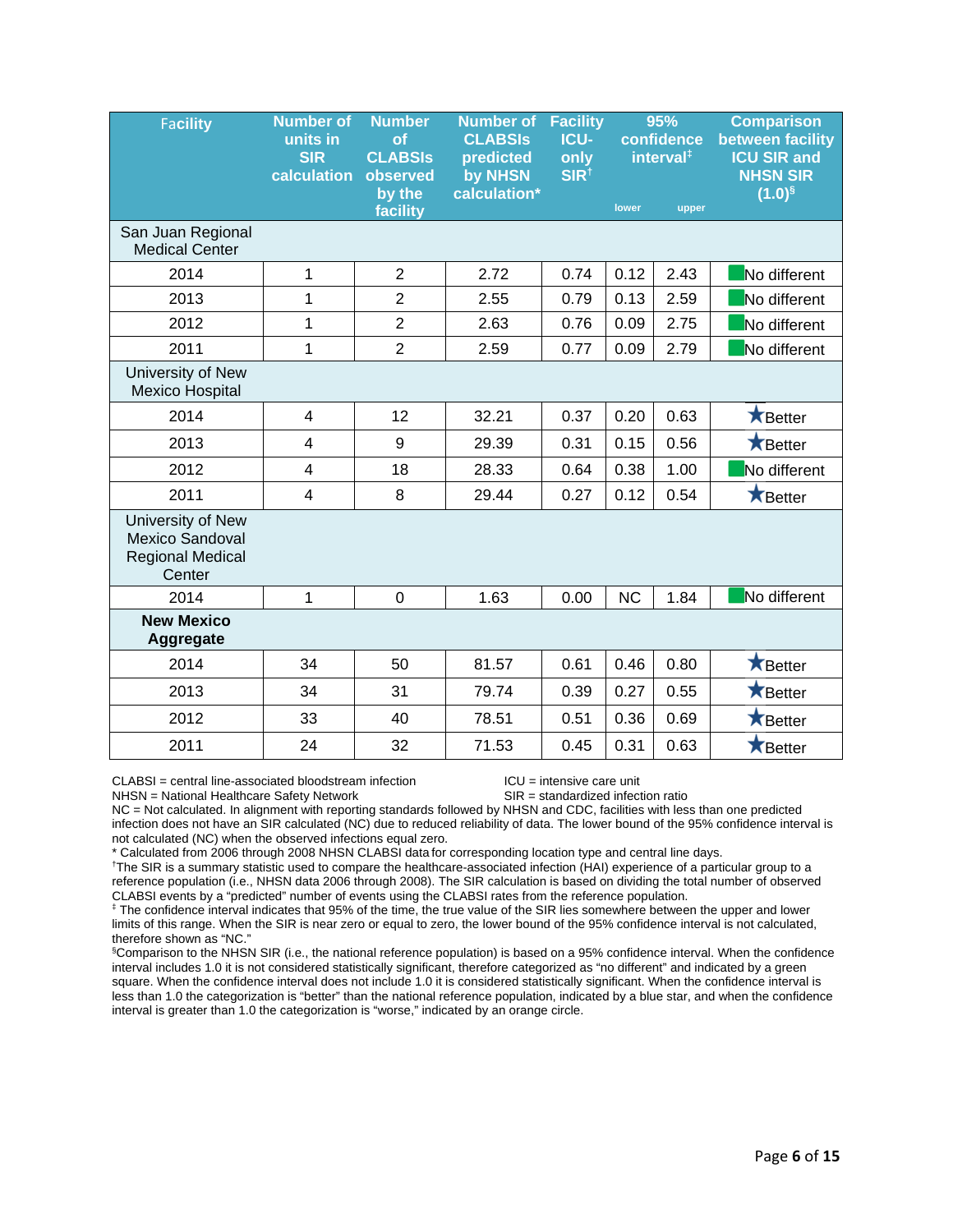**Table 2: Neonatal intensive care unit (NICU) central line-associated bloodstream infection (CLABSI) facility-specific reporting, with or without standardized infection ratios (SIRs)**  This table shows the observed and predicted CLABSIs for all facilities which submitted NICU CLABSI data for 2013 and 2014 (January through December). For facilities where NHSN predicted less than one CLABSI, a SIR is not calculated.

| <b>Facility</b>                                    | <b>Number of</b><br>units in SIR<br>calculation | <b>Number</b><br>of<br><b>CLABSIS</b><br>observed<br>by the<br>facility | <b>Number of</b><br><b>CLABSIS</b><br>predicted<br>by NHSN<br>calculation | <b>Facility</b><br><b>NICU-</b><br>only<br>SIR <sup>t</sup> | lower                  | 95%<br>confidence<br>interval <sup>‡</sup><br>upper | <b>Comparison</b><br>between<br><b>facility NICU</b><br><b>SIR and</b><br><b>NHSN SIR</b><br>$(1.0)$ <sup>§</sup> |
|----------------------------------------------------|-------------------------------------------------|-------------------------------------------------------------------------|---------------------------------------------------------------------------|-------------------------------------------------------------|------------------------|-----------------------------------------------------|-------------------------------------------------------------------------------------------------------------------|
| <b>Carlsbad Medical</b><br>Center                  |                                                 |                                                                         |                                                                           |                                                             |                        |                                                     |                                                                                                                   |
| 2014                                               | 1                                               | 0                                                                       | 0.00                                                                      | <b>NC</b>                                                   |                        | Not applicable                                      | Not applicable                                                                                                    |
| 2013                                               | 1                                               | $\overline{0}$                                                          | 0.01                                                                      | <b>NC</b>                                                   |                        | Not applicable                                      | Not applicable                                                                                                    |
| Lovelace<br>Women's Hospital                       |                                                 |                                                                         |                                                                           |                                                             |                        |                                                     |                                                                                                                   |
| 2014                                               | 1                                               | $\overline{2}$                                                          | 3.08                                                                      | 0.65                                                        | 0.11                   | 2.15                                                | No different                                                                                                      |
| 2013                                               | 1                                               | $\overline{0}$                                                          | 2.47                                                                      | 0.00                                                        | $\overline{\text{NC}}$ | 1.21                                                | No different                                                                                                      |
| <b>Memorial Medical</b><br>Center                  |                                                 |                                                                         |                                                                           |                                                             |                        |                                                     |                                                                                                                   |
| 2014                                               | 1                                               | 0                                                                       | 0.54                                                                      | <b>NC</b>                                                   |                        | Not applicable                                      | Not applicable                                                                                                    |
| 2013                                               | $\overline{1}$                                  | $\overline{0}$                                                          | 0.41                                                                      | $\overline{\text{NC}}$                                      |                        | Not applicable                                      | Not applicable                                                                                                    |
| Presbyterian<br>Healthcare<br><b>Services</b>      |                                                 |                                                                         |                                                                           |                                                             |                        |                                                     |                                                                                                                   |
| 2014                                               | 1                                               | 4                                                                       | 3.96                                                                      | 1.01                                                        | 0.32                   | 2.44                                                | No different                                                                                                      |
| 2013                                               | 1                                               | $\overline{1}$                                                          | 3.20                                                                      | 0.31                                                        | 0.02                   | 1.54                                                | No different                                                                                                      |
| <b>University of New</b><br><b>Mexico Hospital</b> |                                                 |                                                                         |                                                                           |                                                             |                        |                                                     |                                                                                                                   |
| 2014                                               | 1                                               | 5                                                                       | 5.74                                                                      | 0.87                                                        | 0.32                   | 1.93                                                | No different                                                                                                      |
| 2013                                               | 1                                               | 5                                                                       | 5.13                                                                      | 0.97                                                        | 0.36                   | 2.16                                                | No different                                                                                                      |
| <b>New Mexico</b><br>Aggregate                     |                                                 |                                                                         |                                                                           |                                                             |                        |                                                     |                                                                                                                   |
| 2014                                               | 5                                               | $\overline{11}$                                                         | 13.31                                                                     | 0.83                                                        | 0.43                   | 1.44                                                | No different                                                                                                      |
| 2013                                               | $\overline{5}$                                  | 6                                                                       | 11.23                                                                     | 0.53                                                        | 0.22                   | 1.11                                                | No different                                                                                                      |

CLABSI = central line-associated bloodstream infection NICU = neonatal intensive care unit<br>NHSN = National Healthcare Safety Network Network SIR = standardized infection ratio

NHSN = National Healthcare Safety Network

NC = Not calculated. In alignment with reporting standards followed by NHSN and CDC, facilities with less than one predicted infection do not have an SIR calculated (NC) due to reduced reliability of data. The lower bound of the 95% confidence interval is not calculated (NC) when the observed infections equal zero.

\*Calculated from 2006 through 2008 NHSN CLABSI data for corresponding location type and central line days. †

The SIR is a summary statistic used to compare the healthcare-associated infection (HAI) experience of a particular group to a reference population (i.e., NHSN data 2006 through 2008). The SIR calculation is based on dividing the total number of observed CLABSI events by a "predicted" number of events using the CLABSI rates from the reference population. ‡

<sup>‡</sup> The confidence interval indicates that 95% of the time, the true value of the SIR lies somewhere between the upper and lower limits of this range. When the SIR is near zero or equal to zero, the lower bound of the 95% confidence interval is not calculated, therefore shown as "NC."

§ Comparison to the NHSN SIR (i.e., the national reference population) is based on a 95% confidence interval. When the confidence interval includes 1.0 it is not considered statistically significant, therefore categorized as "no different" and indicated by a green square. When the confidence interval does not include 1.0 it is considered statistically significant. When the confidence interval is less than 1.0 the categorization is "better" than the national reference population, indicated by a blue star, and when the confidence interval is greater than 1.0 the categorization is "worse," indicated by an orange circle.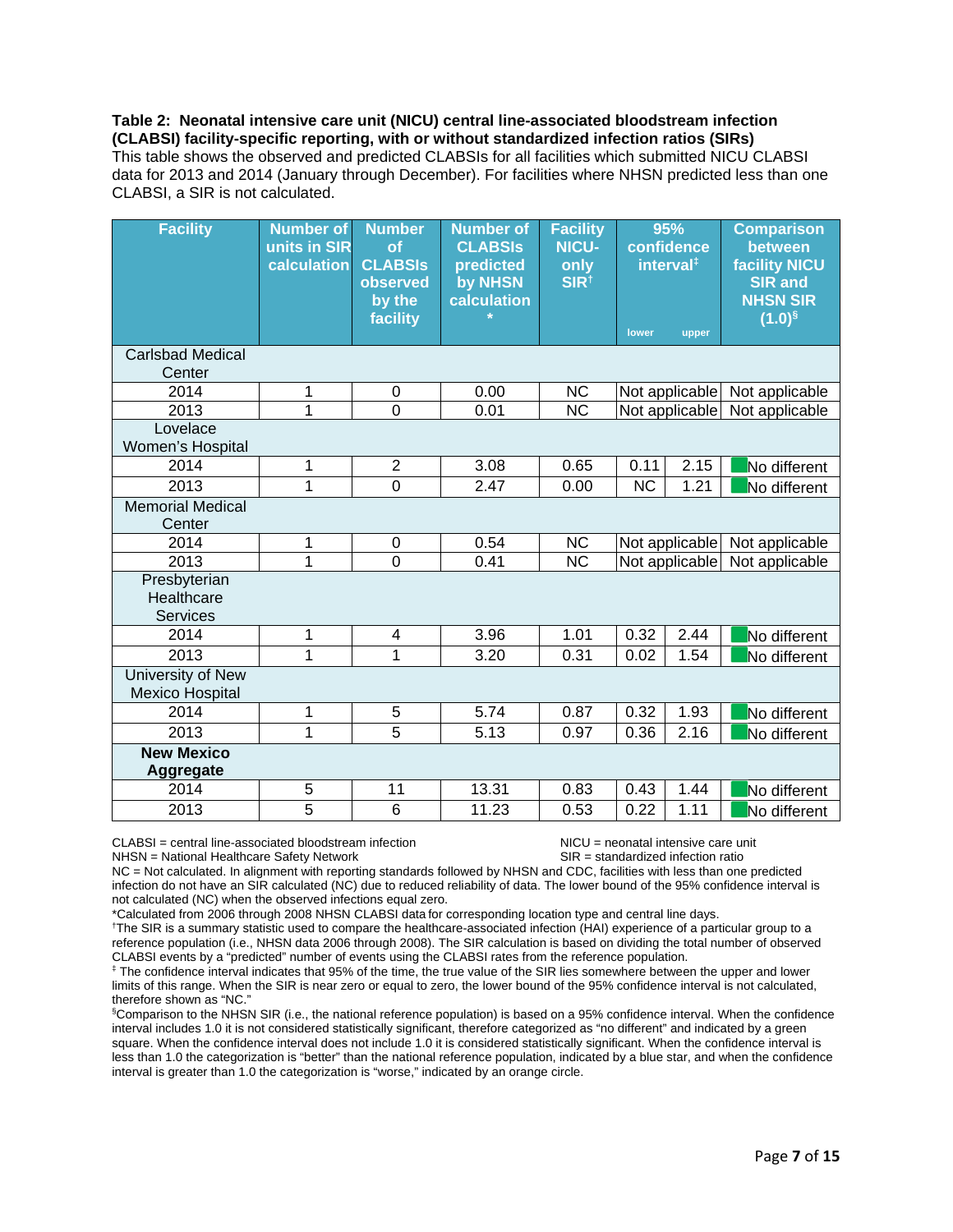#### **Table 3: Non-intensive care unit (non-ICU) central line-associated bloodstream infection (CLABSI) facility-specific reporting, with or without standardized infection ratios (SIRs)**

This table shows the observed and predicted CLABSIs for all facilities which reported non-ICU CLABSI data for 2013 and/or 2014 (January through December). For facilities where NHSN predicted less than one CLABSI, a SIR is not calculated.

| <b>Facility</b>                                       | <b>Number of</b><br>units in<br><b>SIR</b> | <b>Number</b><br>of<br><b>CLABSIS</b> | <b>Number of</b><br><b>CLABSIS</b><br>predicted | <b>Facility</b><br>non-<br><b>ICU</b> | 95%<br>confidence<br>interval <sup>‡</sup> | <b>Comparison</b><br>between<br>facility non- |
|-------------------------------------------------------|--------------------------------------------|---------------------------------------|-------------------------------------------------|---------------------------------------|--------------------------------------------|-----------------------------------------------|
|                                                       | calculation                                | observed<br>by the                    | by NHSN<br>calculation                          | SIR <sup>t</sup>                      |                                            | <b>ICU SIR and</b><br><b>NHSN SIR</b>         |
|                                                       |                                            | facility                              |                                                 |                                       | lower<br>upper                             | $(1.0)$ <sup>§</sup>                          |
| <b>Carlsbad Medical</b><br>Center                     |                                            |                                       |                                                 |                                       |                                            |                                               |
| 2014                                                  | 1                                          | $\boldsymbol{0}$                      | 0.05                                            | <b>NC</b>                             | Not applicable                             | Not applicable                                |
| 2013                                                  | 1                                          | $\mathbf 0$                           | 0.06                                            | <b>NC</b>                             | Not applicable                             | Not applicable                                |
| <b>Cibola General</b><br>Hospital                     |                                            |                                       |                                                 |                                       |                                            |                                               |
| 2014                                                  | 1                                          | $\pmb{0}$                             | 0.25                                            | <b>NC</b>                             | Not applicable                             | Not applicable                                |
| 2013                                                  | 1                                          | $\mathbf 0$                           | 0.07                                            | $\overline{NC}$                       | Not applicable                             | Not applicable                                |
| Dr. Dan C. Trigg<br><b>Memorial Hospital</b>          |                                            |                                       |                                                 |                                       |                                            |                                               |
| 2014                                                  | 1                                          | $\boldsymbol{0}$                      | 0.02                                            | <b>NC</b>                             | Not applicable                             | Not applicable                                |
| 2013                                                  | 1                                          | $\mathbf 0$                           | 0.01                                            | <b>NC</b>                             | Not applicable                             | Not applicable                                |
| 2012                                                  | 1                                          | 0                                     | 0.03                                            | <b>NC</b>                             | Not applicable                             | Not applicable                                |
| <b>Eastern New</b><br><b>Mexico Medical</b><br>Center |                                            |                                       |                                                 |                                       |                                            |                                               |
| 2014                                                  | 1                                          | $\mathbf 0$                           | 0.43                                            | <b>NC</b>                             | Not applicable                             | Not applicable                                |
| 2013                                                  | 1                                          | 3                                     | 1.23                                            | 2.44                                  | 0.62<br>6.64                               | No different                                  |
| 2012                                                  | 1                                          | $\overline{2}$                        | 0.59                                            | <b>NC</b>                             | Not applicable                             | Not applicable                                |
| Guadalupe<br><b>County Hospital</b>                   |                                            |                                       |                                                 |                                       |                                            |                                               |
| 2014                                                  | 1                                          | 0                                     | 0.01                                            | <b>NC</b>                             | Not applicable                             | Not applicable                                |
| 2013                                                  | 1                                          | 1                                     | 0.01                                            | <b>NC</b>                             | Not applicable                             | Not applicable                                |
| 2012                                                  | 1                                          | 0                                     | 0.01                                            | <b>NC</b>                             | Not applicable                             | Not applicable                                |
| Lea Regional<br><b>Medical Center</b>                 |                                            |                                       |                                                 |                                       |                                            |                                               |
| 2014                                                  | 1                                          | 0                                     | 0.12                                            | <b>NC</b>                             | Not applicable                             | Not applicable                                |
| 2013                                                  | 1                                          | 1                                     | 1.14                                            | 0.88                                  | 0.04<br>4.32                               | No different                                  |
| 2012                                                  | 1                                          | $\mathbf 0$                           | 0.25                                            | <b>NC</b>                             | Not applicable                             | Not applicable                                |
| Lovelace<br><b>Westside Hospital</b>                  |                                            |                                       |                                                 |                                       |                                            |                                               |
| 2014                                                  | 3                                          | $\pmb{0}$                             | 0.35                                            | <b>NC</b>                             | Not applicable                             | Not applicable                                |
| 2013                                                  | 3                                          | $\mathbf 0$                           | 0.32                                            | <b>NC</b>                             | Not applicable                             | Not applicable                                |
| 2012                                                  | 3                                          | $\mathsf 0$                           | 0.53                                            | <b>NC</b>                             | Not applicable                             | Not applicable                                |
| Lovelace<br>Women's Hospital                          |                                            |                                       |                                                 |                                       |                                            |                                               |
| 2014                                                  | 1                                          | $\pmb{0}$                             | 0.76                                            | <b>NC</b>                             | Not applicable                             | Not applicable                                |
| 2013                                                  | 1                                          | $\pmb{0}$                             | 0.66                                            | <b>NC</b>                             | Not applicable                             | Not applicable                                |
| 2012                                                  | $\mathbf 1$                                | $\mathsf 0$                           | 0.77                                            | <b>NC</b>                             | Not applicable                             | Not applicable                                |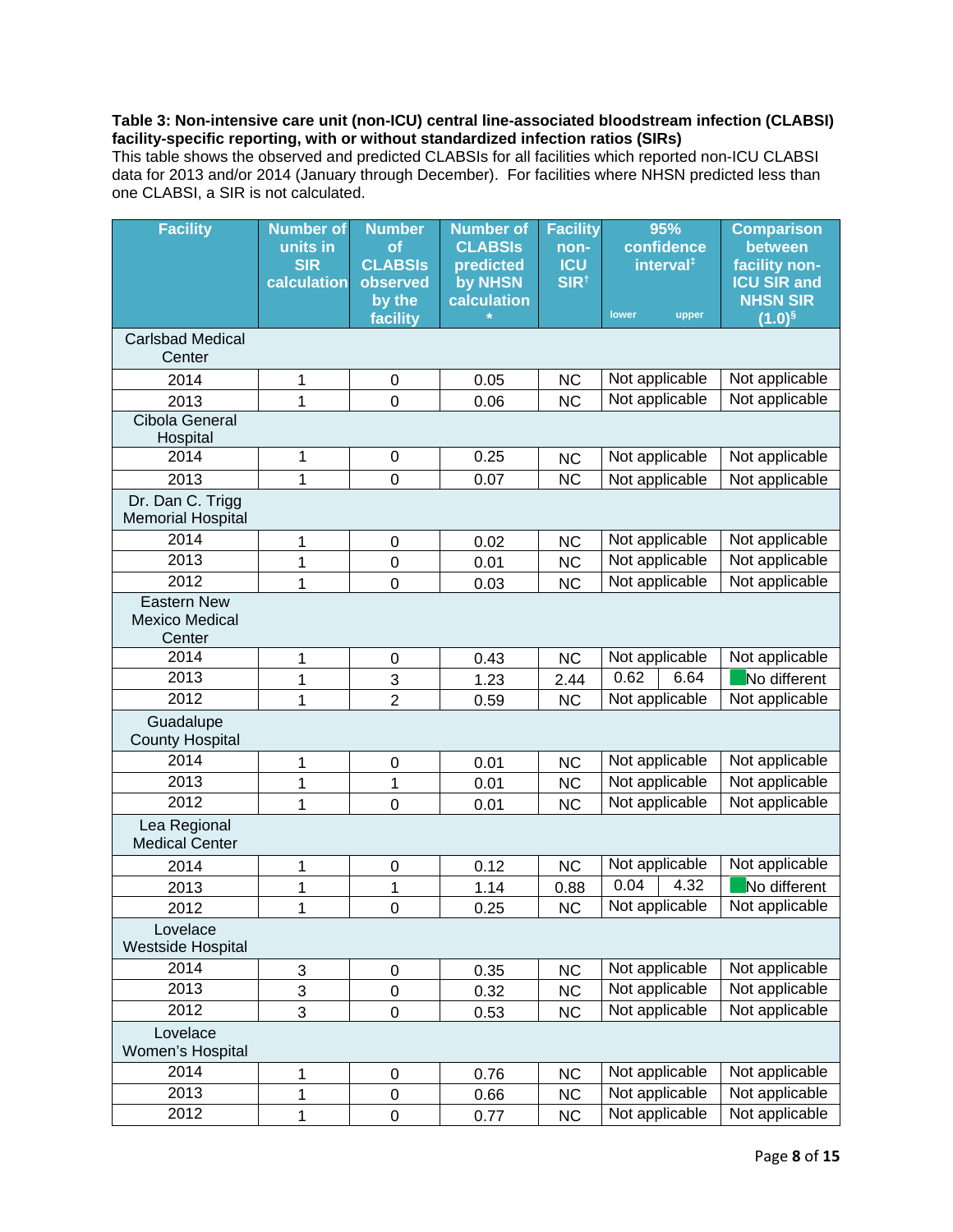| <b>Facility</b>                               | <b>Number of</b><br>units in<br><b>SIR</b><br>calculation observed | <b>Number</b><br><b>of</b><br><b>CLABSIS</b><br>by the<br>facility | <b>Number of</b><br><b>CLABSIS</b><br>predicted by<br><b>NHSN</b><br>calculation * | <b>Facility</b><br>non-<br><b>ICU</b><br>SIR <sup>t</sup> | 95%<br>confidence<br>interval <sup>#</sup><br>lower<br>upper |      | <b>Comparison</b><br>between<br>facility non-<br><b>ICU SIR and</b><br><b>NHSN SIR</b><br>$(1.0)$ <sup>§</sup> |
|-----------------------------------------------|--------------------------------------------------------------------|--------------------------------------------------------------------|------------------------------------------------------------------------------------|-----------------------------------------------------------|--------------------------------------------------------------|------|----------------------------------------------------------------------------------------------------------------|
| Nor-Lea General<br>Hospital                   |                                                                    |                                                                    |                                                                                    |                                                           |                                                              |      |                                                                                                                |
| 2014                                          | 1                                                                  | $\boldsymbol{0}$                                                   | 0.03                                                                               | <b>NC</b>                                                 | Not applicable                                               |      | Not applicable                                                                                                 |
| 2013                                          | 1                                                                  | $\mathbf 0$                                                        | 0.22                                                                               | <b>NC</b>                                                 | Not applicable                                               |      | Not applicable                                                                                                 |
| 2012                                          | 1                                                                  | $\mathbf 0$                                                        | 0.11                                                                               | <b>NC</b>                                                 | Not applicable                                               |      | Not applicable                                                                                                 |
| Northern Navajo<br><b>Medical Center</b>      |                                                                    |                                                                    |                                                                                    |                                                           |                                                              |      |                                                                                                                |
| 2014                                          | 3                                                                  | $\boldsymbol{0}$                                                   | 1.23                                                                               | 0.00                                                      | <b>NC</b>                                                    | 2.44 | No different                                                                                                   |
| Plains Regional<br><b>Medical Center</b>      |                                                                    |                                                                    |                                                                                    |                                                           |                                                              |      |                                                                                                                |
| 2014                                          | 4                                                                  | $\mathbf 0$                                                        | 1.13                                                                               | 0.00                                                      | <b>NC</b>                                                    | 2.65 | No different                                                                                                   |
| 2013                                          | $\overline{\mathbf{4}}$                                            | $\mathbf 0$                                                        | 1.13                                                                               | 0.00                                                      | <b>NC</b>                                                    | 2.65 | No different                                                                                                   |
| 2012                                          | $\overline{\mathbf{4}}$                                            | 1                                                                  | 1.51                                                                               | 0.66                                                      | 0.02                                                         | 3.68 | No different                                                                                                   |
| Presbyterian<br>Espanola Hospital             |                                                                    |                                                                    |                                                                                    |                                                           |                                                              |      |                                                                                                                |
| 2014                                          | 1                                                                  | $\mathbf 0$                                                        | 1.15                                                                               | 0.00                                                      | <b>NC</b>                                                    | 2.61 | No different                                                                                                   |
| 2013                                          | 1                                                                  | $\mathbf 0$                                                        | 1.07                                                                               | 0.00                                                      | <b>NC</b>                                                    | 2.80 | No different                                                                                                   |
| 2012                                          | 1                                                                  | $\overline{0}$                                                     | 1.30                                                                               | 0.00                                                      | <b>NC</b>                                                    | 2.83 | No different                                                                                                   |
| <b>Roosevelt General</b><br>Hospital          |                                                                    |                                                                    |                                                                                    |                                                           |                                                              |      |                                                                                                                |
| 2014                                          | 1                                                                  | $\mathbf 0$                                                        | 0.01                                                                               | <b>NC</b>                                                 | Not applicable                                               |      | Not applicable                                                                                                 |
| 2013                                          | 1                                                                  | $\mathbf 0$                                                        | 0.03                                                                               | <b>NC</b>                                                 | Not applicable                                               |      | Not applicable                                                                                                 |
| 2012                                          | 1                                                                  | $\mathbf 0$                                                        | 0.07                                                                               | <b>NC</b>                                                 | Not applicable                                               |      | Not applicable                                                                                                 |
| San Juan<br><b>Regional Medical</b><br>Center |                                                                    |                                                                    |                                                                                    |                                                           |                                                              |      |                                                                                                                |
| 2014                                          | 1                                                                  | $\mathbf 1$                                                        | 1.46                                                                               | 0.69                                                      | 0.03                                                         | 3.38 | No different                                                                                                   |
| 2013                                          | 1                                                                  | $\mathbf 0$                                                        | 2.24                                                                               | 0.00                                                      | <b>NC</b>                                                    | 1.34 | No different                                                                                                   |
| 2012                                          | 1                                                                  | $\overline{0}$                                                     | 2.38                                                                               | 0.00                                                      | <b>NC</b>                                                    | 1.55 | No different                                                                                                   |
| Sierra Vista<br>Hospital                      |                                                                    |                                                                    |                                                                                    |                                                           |                                                              |      |                                                                                                                |
| 2013                                          | 1                                                                  | $\boldsymbol{0}$                                                   | 0.02                                                                               | <b>NC</b>                                                 | Not applicable                                               |      | Not applicable                                                                                                 |
| 2012                                          | 1                                                                  | $\boldsymbol{0}$                                                   | 0.00                                                                               | <b>NC</b>                                                 | Not applicable                                               |      | Not applicable                                                                                                 |
| Socorro General<br>Hospital                   |                                                                    |                                                                    |                                                                                    |                                                           |                                                              |      |                                                                                                                |
| 2014                                          | 1                                                                  | $\mathbf 0$                                                        | 0.09                                                                               | <b>NC</b>                                                 | Not applicable                                               |      | Not applicable                                                                                                 |
| 2013                                          | 1                                                                  | $\mathbf 0$                                                        | 0.06                                                                               | <b>NC</b>                                                 | Not applicable                                               |      | Not applicable                                                                                                 |
| 2012                                          | 1                                                                  | 0                                                                  | 0.08                                                                               | <b>NC</b>                                                 | Not applicable                                               |      | Not applicable                                                                                                 |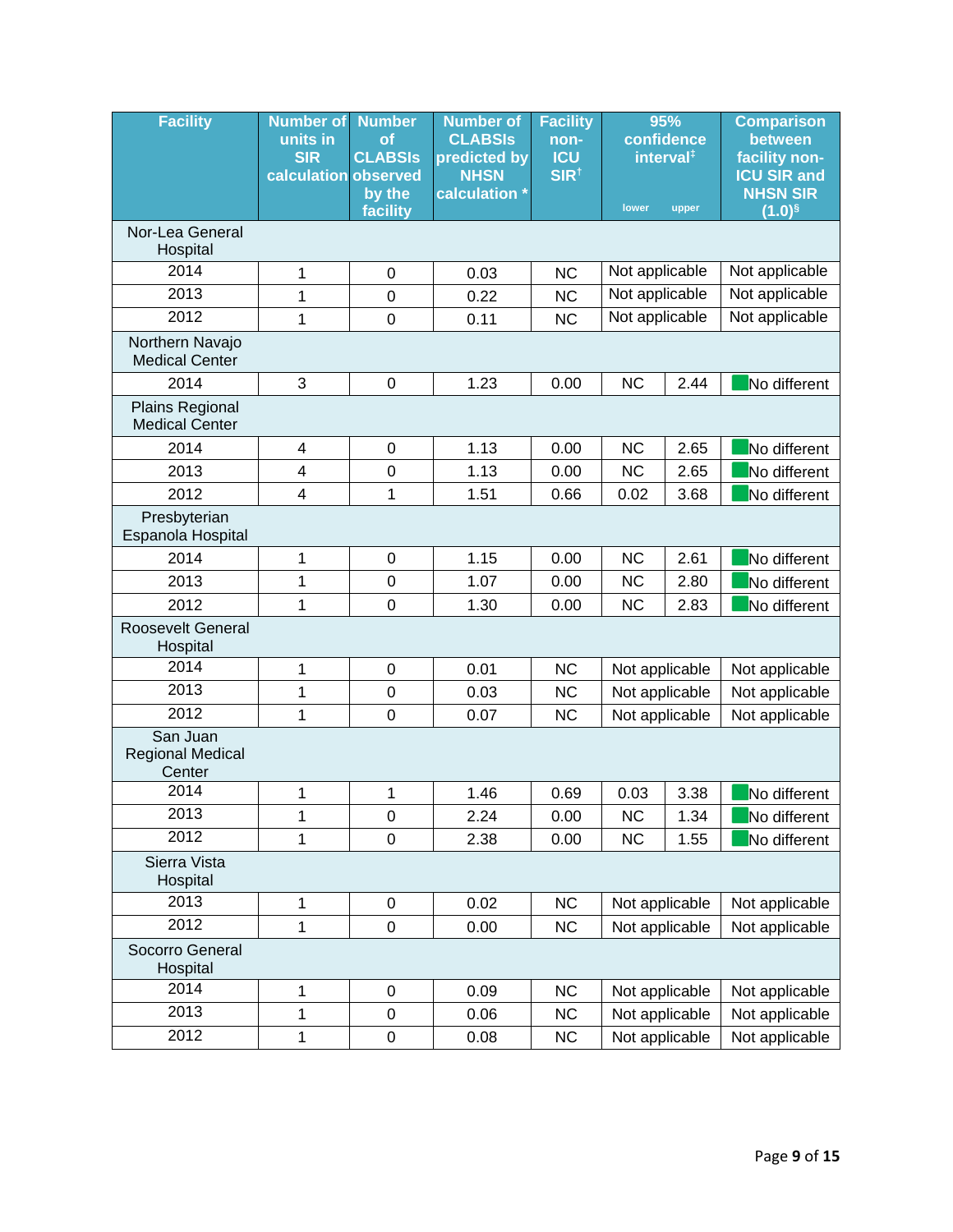| <b>Facility</b>                             | <b>Number of</b><br>units in<br><b>SIR</b><br>calculation observed | <b>Number</b><br><b>of</b><br><b>CLABSIS</b><br>by the<br>facility | <b>Number of</b><br><b>CLABSIS</b><br>predicted by<br><b>NHSN</b><br>calculation * | <b>Facility</b><br>non-<br><b>ICU</b><br>SIR <sup>t</sup> | 95%<br>confidence<br>interval <sup>#</sup><br>lower<br>upper |      | <b>Comparison</b><br>between<br>facility non-<br><b>ICU SIR and</b><br><b>NHSN SIR</b><br>$(1.0)^5$ |
|---------------------------------------------|--------------------------------------------------------------------|--------------------------------------------------------------------|------------------------------------------------------------------------------------|-----------------------------------------------------------|--------------------------------------------------------------|------|-----------------------------------------------------------------------------------------------------|
| University of New<br><b>Mexico Hospital</b> |                                                                    |                                                                    |                                                                                    |                                                           |                                                              |      |                                                                                                     |
| 2014                                        | 10                                                                 | 11                                                                 | 25.35                                                                              | 0.43                                                      | 0.23                                                         | 0.75 | <b>K</b> Better                                                                                     |
| 2013                                        | 10                                                                 | 12                                                                 | 24.21                                                                              | 0.50                                                      | 0.27                                                         | 0.84 | Better                                                                                              |
| <b>New Mexico</b><br><b>Aggregate</b>       |                                                                    |                                                                    |                                                                                    |                                                           |                                                              |      |                                                                                                     |
| 2014                                        | 32                                                                 | 12                                                                 | 32.44                                                                              | 0.37                                                      | 0.20                                                         | 0.63 | <b>X</b> Better                                                                                     |
| 2013                                        | 30                                                                 | 17                                                                 | 32.47                                                                              | 0.52                                                      | 0.32                                                         | 0.82 | <b>X</b> Better                                                                                     |
| 2012                                        | 33                                                                 | 28                                                                 | 48.48                                                                              | 0.58                                                      | 0.38                                                         | 0.84 | <b>X</b> Better                                                                                     |

CLABSI = central line-associated bloodstream infection <br>
NHSN = National Healthcare Safety Network <br>
SIR = standardized infection ratio NHSN = National Healthcare Safety Network

NC = Not calculated. In alignment with reporting standards followed by NHSN and CDC, facilities with less than one predicted infection do not have an SIR calculated (NC) due to reduced reliability of data. The lower bound of the 95% confidence interval is not calculated (NC) when the observed infections equal zero.

\*Calculated from 2006 through 2008 NHSN CLABSI data for corresponding location type and central line days. †

The SIR is a summary statistic used to compare the healthcare-associated infection (HAI) experience of a particular group to a reference population (i.e., NHSN data 2006 through 2008). The SIR calculation is based on dividing the total number of observed CLABSI events by a "predicted" number of events using the CLABSI rates from the reference population.<br><sup>‡</sup> The confidence interval indicates that 95% of the time, the true value of the SIR lies somewhere between the upper a

limits of this range. When the SIR is near zero or equal to zero, the lower bound of the 95% confidence interval is not calculated, therefore shown as "NC."

§ Comparison to the NHSN SIR (i.e., the national reference population) is based on a 95% confidence interval. When the confidence interval includes 1.0 it is not considered statistically significant, therefore categorized as "no different" and indicated by a green square. When the confidence interval does not include 1.0 it is considered statistically significant. When the confidence interval is less than 1.0 the categorization is "better" than the national reference population, indicated by a blue star, and when the confidence interval is greater than 1.0 the categorization is "worse," indicated by an orange circle.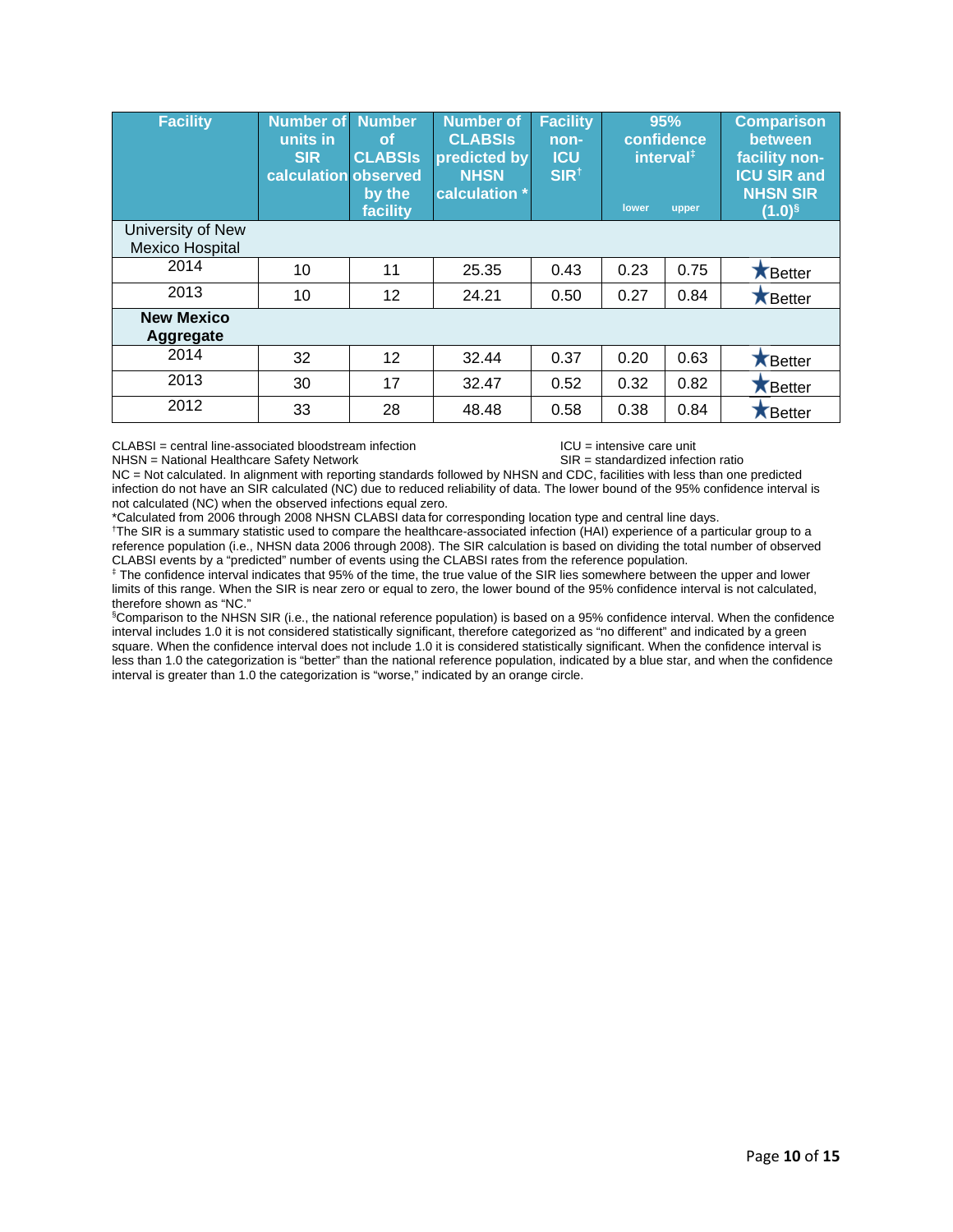### **Table 4: Facility-wide inpatient laboratory-identified** *Clostridium difficile* **infections (CDI)**

This table shows the number of infections identified through positive laboratory tests of inpatients with healthcare facility-onset (HO) infections (i.e., positive tests on specimens collected more than three days after admission) from January through December 2014.

| <b>Facility</b>                                               | <b>Number of</b><br>hospital- | <b>Number of</b><br>events | <b>Facility</b><br>SIR <sup>t</sup> |       | 95%<br>confidence     | <b>Comparison</b><br>between    |
|---------------------------------------------------------------|-------------------------------|----------------------------|-------------------------------------|-------|-----------------------|---------------------------------|
|                                                               | onset CDI<br>events           | predicted<br>by NHSN       |                                     |       | interval <sup>#</sup> | <b>facility SIR</b><br>and NHSN |
|                                                               | observed by                   | calculation                |                                     |       |                       | $SIR(1.0)$ <sup>§</sup>         |
|                                                               | facility                      |                            |                                     | lower | upper                 |                                 |
| Alta Vista Regional Hospital                                  | 3                             | 2.5                        | 1.18                                | 0.30  | 3.21                  | No different                    |
| Artesia General Hospital                                      | 1                             | 1.9                        | 0.54                                | 0.03  | 2.66                  | No different                    |
| <b>Carlsbad Medical Center</b>                                | $\overline{2}$                | 6.8                        | 0.29                                | 0.05  | 0.97                  | Better                          |
| <b>CHRISTUS St. Vincent Regional</b><br><b>Medical Center</b> | 51                            | 35.7                       | 1.43                                | 1.08  | 1.87                  | Worse                           |
| Cibola General Hospital                                       | $\overline{3}$                | 1.4                        | 2.08                                | 0.53  | 5.67                  | No different                    |
| Dr. Dan C. Trigg Memorial<br>Hospital                         | $\mathbf 0$                   | 0.9                        | <b>NC</b>                           |       | Not applicable        | Not applicable                  |
| <b>Eastern New Mexico Medical</b><br>Center                   | 16                            | 11.3                       | 1.41                                | 0.84  | 2.24                  | No different                    |
| <b>Gerald Champion Regional</b><br><b>Medical Center</b>      | 10                            | 11.3                       | 0.89                                | 0.45  | 1.58                  | No different                    |
| Gila Regional Medical Center                                  | 5                             | 5.6                        | 0.89                                | 0.23  | 1.42                  | No different                    |
| <b>Guadalupe County Hospital</b>                              | 0                             | 0.4                        | $\overline{NC}$                     |       | Not applicable        | Not applicable                  |
| Heart Hospital of NM at<br>Lovelace Medical Center            | 15                            | 8.8                        | 1.70                                | 0.99  | 2.74                  | No different                    |
| <b>Holy Cross Hospital</b>                                    | 3                             | 3.3                        | 0.91                                | 0.23  | 2.48                  | No different                    |
| Lea Regional Medical Center                                   | $\overline{1}$                | 6.3                        | 0.16                                | 0.01  | 0.79                  | <b>X</b> Better                 |
| <b>Lincoln County Medical Center</b>                          | $\overline{3}$                | 2.1                        | 1.41                                | 0.36  | 3.84                  | No different                    |
| Los Alamos Medical Center                                     | $\overline{0}$                | 0.9                        | $\overline{\text{NC}}$              |       | Not applicable        | Not applicable                  |
| <b>Lovelace Medical Center</b>                                | 78                            | 36.9                       | 2.11                                | 1.68  | 2.63                  | Worse                           |
| Lovelace Regional Hospital-<br>Roswell                        | $\overline{2}$                | 3.1                        | 0.65                                | 0.11  | 2.14                  | No different                    |
| Lovelace Westside Hospital                                    | $\overline{7}$                | 4.1                        | 1.70                                | 0.75  | 3.37                  | No different                    |
| Lovelace Women's Hospital                                     | $\overline{4}$                | 9.9                        | 0.40                                | 0.13  | 0.97                  | <b>X</b> Better                 |
| <b>Memorial Medical Center</b>                                | 32                            | 24.2                       | 1.32                                | 0.92  | 1.84                  | No different                    |
| <b>Mimbres Memorial Hospital</b>                              | $\mathbf{1}$                  | 2.7                        | 0.37                                | 0.02  | 1.83                  | No different                    |
| <b>Miners Colfax Medical Center</b>                           | $\mathbf 1$                   | 1.1                        | 0.92                                | 0.05  | 4.55                  | No different                    |
| Mountain View Regional Medical<br>Center                      | 27                            | 22.4                       | 1.21                                | 0.81  | 1.73                  | No different                    |
| Nor Lea General Hospital                                      | 0                             | 0.98                       | <b>NC</b>                           |       | Not applicable        | Not applicable                  |
| Northern Navajo Medical Center                                | $\overline{1}$                | 4.4                        | 0.23                                | 0.01  | 1.12                  | No different                    |
| <b>Plains Regional Medical Center</b>                         | 9                             | 9.9                        | 0.91                                | 0.45  | 1.67                  | No different                    |
| Presbyterian Espanola Hospital                                | $\overline{1}$                | 4.8                        | 0.21                                | 0.01  | 1.03                  | No different                    |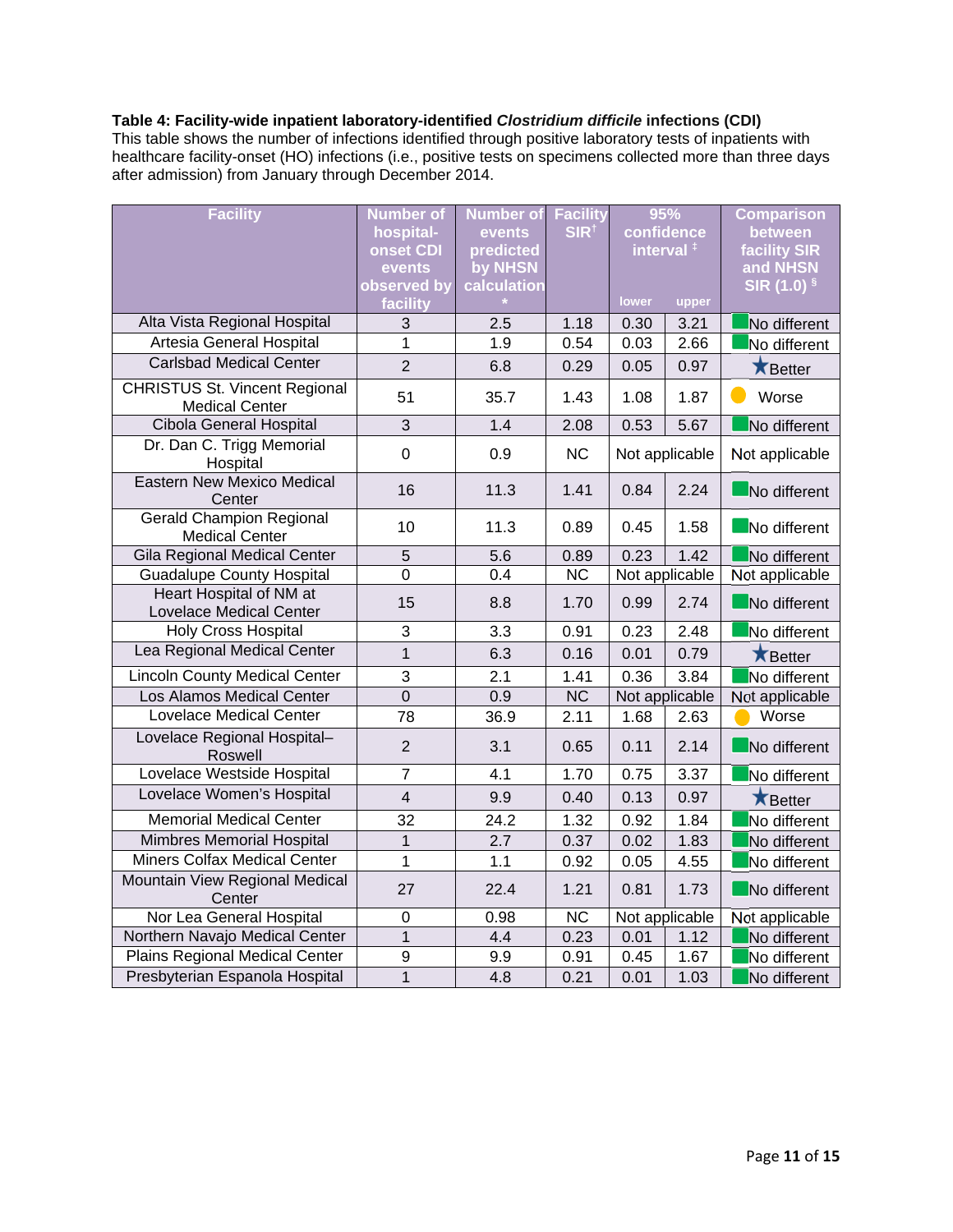| <b>Facility</b>                                            | <b>Number of</b><br>hospital-<br>onset CDI<br>events<br>observed by<br>facility | <b>Number of</b><br><b>events</b><br>predicted<br>by NHSN<br>calculation | <b>Facility</b><br>SIR <sup>t</sup> | 95%<br>confidence<br>interval <sup>#</sup><br>lower<br>upper |                | <b>Comparison</b><br>between<br><b>facility SIR</b><br>and NHSN<br>SIR (1.0) § |
|------------------------------------------------------------|---------------------------------------------------------------------------------|--------------------------------------------------------------------------|-------------------------------------|--------------------------------------------------------------|----------------|--------------------------------------------------------------------------------|
| Presbyterian Healthcare<br>Services                        | 165                                                                             | 138.2                                                                    | 1.19                                | 1.02                                                         | 1.39           | Worse                                                                          |
| Rehoboth McKinley Christian<br><b>Health Care Services</b> | 0                                                                               | 3.0                                                                      | 0.00                                | <b>NC</b>                                                    | 1.00           | No different                                                                   |
| Roosevelt General Hospital                                 | $\mathbf 0$                                                                     | 1.2                                                                      | 0.00                                | <b>NC</b>                                                    | 2.54           | No different                                                                   |
| San Juan Regional Medical<br>Center                        | 51                                                                              | 34.9                                                                     | 1.46                                | 1.10                                                         | 1.91           | Worse                                                                          |
| Socorro General Hospital                                   | $\Omega$                                                                        | 0.8                                                                      | <b>NC</b>                           |                                                              | Not applicable | Not applicable                                                                 |
| University of New Mexico<br>Hospital                       | 115                                                                             | 121.8                                                                    | 0.94                                | 0.78                                                         | 1.13           | No different                                                                   |
| <b>UNM Sandoval Regional</b><br><b>Medical Center</b>      | 4                                                                               | 7.1                                                                      | 0.56                                | 0.18                                                         | 1.36           | No different                                                                   |
| <b>New Mexico Aggregate</b>                                | 644                                                                             | 557.7                                                                    | 1.16                                | 1.07                                                         | 1.25           | Worse                                                                          |

NHSN = National Healthcare Safety Network SIR = standardized infection ratio

NC = Not calculated. In alignment with reporting standards followed by NHSN and CDC, facilities with less than one predicted infection do not have an SIR calculated (NC) due to reduced reliability of data. The lower bound of the 95% confidence interval is not calculated (NC) when the observed infections equal zero.

\*Calculated from 2010 through 2011 NHSN CDI LabID data.

† The SIR is a summary statistic used to compare the healthcare-associated infection (HAI) experience of a particular group to a reference population (i.e., NHSN data 2010 through 2011). The SIR calculation is based on dividing the total number of observed events by a "predicted" number of events using the rates from the reference population.

<sup>‡</sup> The confidence interval indicates that 95% of the time, the true value of the SIR lies somewhere between the upper and lower limits of this range. When the SIR is near zero or equal to zero, the lower bound of the 95% confidence interval is not calculated, therefore shown as "NC."

§ Comparison to the NHSN SIR (i.e., the national reference population) is based on a 95% confidence interval. When the confidence interval includes 1.0 it is not considered statistically significant, therefore categorized as "no different" and indicated by a green square. When the confidence interval does not include 1.0 it is considered statistically significant. When the confidence interval is less than 1.0 the categorization is "better" than the national reference population, indicated by a blue star, and when the confidence interval is greater than 1.0 the categorization is "worse," indicated by an orange circle.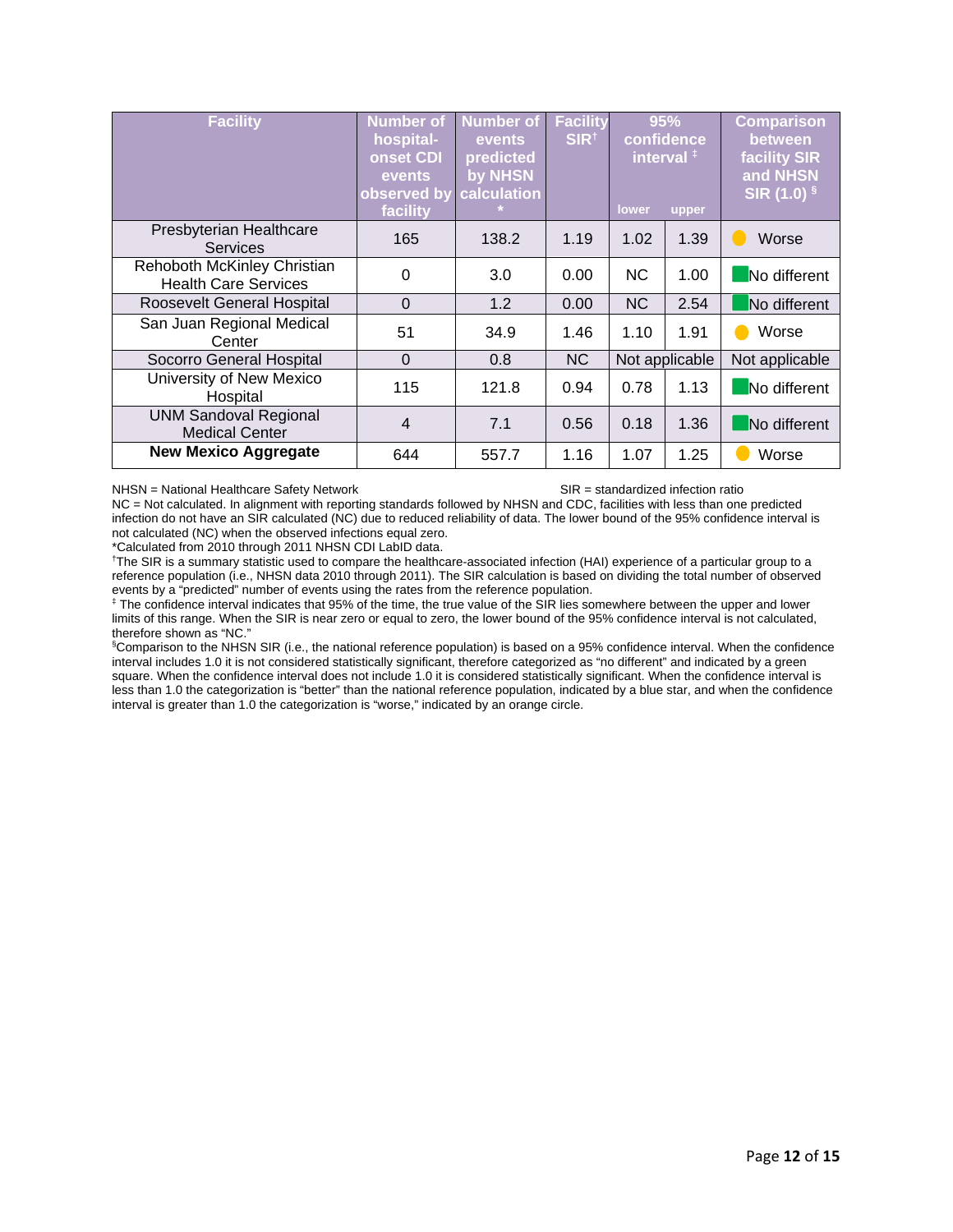### **Table 5: Facility-wide inpatient laboratory-identified methicillin-resistant** *Staphylococcus aureus*  **(MRSA) infections**

This table shows the number of MRSA infections identified through positive laboratory tests of inpatients with healthcare facility-onset (HO) infections (i.e., positive tests on specimens collected more than three days after admission) from January through December 2014.

| <b>Facility</b>                                                  | <b>Number of</b><br>hospital-<br><b>onset MRSA</b><br>events<br>observed by<br>facility | <b>Number of</b><br>events<br>predicted<br>by NHSN<br>calculation | <b>Facility</b><br>SIR <sup>†</sup> | 95%<br>confidence<br>interval <sup>#</sup><br>lower<br>upper<br>Not applicable |      | <b>Comparison</b><br>between<br><b>facility SIR</b><br>and NHSN<br>SIR (1.0) § |
|------------------------------------------------------------------|-----------------------------------------------------------------------------------------|-------------------------------------------------------------------|-------------------------------------|--------------------------------------------------------------------------------|------|--------------------------------------------------------------------------------|
| <b>Carlsbad Medical Center</b>                                   | $\overline{0}$                                                                          | 0.5                                                               | $\overline{\text{NC}}$              |                                                                                |      | Not applicable                                                                 |
| <b>CHRISTUS St. Vincent</b><br><b>Regional Medical Center</b>    | 1                                                                                       | 2.2                                                               | 0.45                                | 0.02                                                                           | 2.23 | No different                                                                   |
| <b>Cibola General Hospital</b>                                   | $\overline{0}$                                                                          | 0.3                                                               | $\overline{\text{NC}}$              | Not applicable                                                                 |      | Not applicable                                                                 |
| Dr. Dan C. Trigg Memorial<br>Hospital                            | $\mathbf 0$                                                                             | 0.1                                                               | <b>NC</b>                           | Not applicable                                                                 |      | Not applicable                                                                 |
| <b>Gerald Champion Regional</b><br><b>Medical Center</b>         | $\overline{1}$                                                                          | 0.9                                                               | <b>NC</b>                           | Not applicable                                                                 |      | Not applicable                                                                 |
| <b>Guadalupe County Hospital</b>                                 | $\overline{0}$                                                                          | 0.03                                                              | $\overline{\text{NC}}$              | Not applicable                                                                 |      | Not applicable                                                                 |
| <b>Heart Hospital of NM at</b><br><b>Lovelace Medical Center</b> | $\overline{0}$                                                                          | 0.7                                                               | <b>NC</b>                           | Not applicable                                                                 |      | Not applicable                                                                 |
| <b>Holy Cross Hospital</b>                                       | 0                                                                                       | 0.3                                                               | <b>NC</b>                           | Not applicable                                                                 |      | Not applicable                                                                 |
| <b>Lincoln County Medical Center</b>                             | $\mathbf 0$                                                                             | 0.2                                                               | <b>NC</b>                           | Not applicable                                                                 |      | Not applicable                                                                 |
| <b>Lovelace Medical Center</b>                                   | $\overline{4}$                                                                          | 3.3                                                               | 1.21                                | 0.38                                                                           | 2.92 | No different                                                                   |
| <b>Lovelace Regional Hospital-</b><br><b>Roswell</b>             | $\mathbf 0$                                                                             | 0.2                                                               | <b>NC</b>                           | Not applicable                                                                 |      | Not applicable                                                                 |
| Lovelace Westside Hospital                                       | $\pmb{0}$                                                                               | 0.3                                                               | <b>NC</b>                           | Not applicable                                                                 |      | Not applicable                                                                 |
| <b>Lovelace Women's Hospital</b>                                 | $\overline{0}$                                                                          | 0.97                                                              | <b>NC</b>                           | Not applicable                                                                 |      | Not applicable                                                                 |
| <b>Memorial Medical Center</b>                                   | $\overline{2}$                                                                          | 2.4                                                               | 0.84                                | 0.14                                                                           | 2.79 | No different                                                                   |
| <b>Miners Colfax Medical Center</b>                              | $\mathbf 0$                                                                             | 0.1                                                               | $\overline{\text{NC}}$              | Not applicable                                                                 |      | Not applicable                                                                 |
| Nor Lea General Hospital                                         | $\overline{0}$                                                                          | 0.1                                                               | $\overline{\text{NC}}$              | Not applicable                                                                 |      | Not applicable                                                                 |
| <b>Plains Regional Medical Center</b>                            | $\overline{0}$                                                                          | 0.8                                                               | $\overline{\text{NC}}$              | Not applicable                                                                 |      | Not applicable                                                                 |
| Presbyterian Espanola Hospital                                   | $\overline{0}$                                                                          | 0.6                                                               | $\overline{\text{NC}}$              | Not applicable                                                                 |      | Not applicable                                                                 |
| <b>Presbyterian Healthcare</b><br><b>Services</b>                | $\overline{\mathbf{4}}$                                                                 | 11.9                                                              | 0.34                                | 0.11                                                                           | 0.81 | <b>X</b> Better                                                                |
| Rehoboth McKinley Christian<br><b>Health Care Services</b>       | $\mathbf 0$                                                                             | 0.2                                                               | <b>NC</b>                           | Not applicable                                                                 |      | Not applicable                                                                 |
| <b>Roosevelt General Hospital</b>                                | $\overline{0}$                                                                          | 0.2                                                               | <b>NC</b>                           | Not applicable                                                                 |      | Not applicable                                                                 |
| San Juan Regional Medical<br>Center                              | $\mathsf 0$                                                                             | 1.8                                                               | $\pmb{0}$                           | <b>NC</b>                                                                      | 1.66 | No different                                                                   |
| <b>University of New Mexico</b><br>Hospital                      | 5                                                                                       | 17.7                                                              | 0.28                                | 0.10                                                                           | 0.63 | <b>K</b> Better                                                                |
| <b>UNM Sandoval Regional</b><br><b>Medical Center</b>            | 1                                                                                       | 0.7                                                               | <b>NC</b>                           | Not applicable                                                                 |      | Not applicable                                                                 |
| <b>New Mexico Aggregate</b>                                      | 18                                                                                      | 46.4                                                              | 0.39                                | 0.24                                                                           | 0.60 | Better                                                                         |

#### NHSN = National Healthcare Safety Network SIR = standardized infection ratio

NC = Not calculated. In alignment with reporting standards followed by NHSN and CDC, facilities with less than one predicted infection do not have an SIR calculated (NC) due to reduced reliability of data. The lower bound of the 95% confidence interval is not calculated (NC) when the observed infections equal zero.

\*Calculated from 2010 through 2011 NHSN CDI LabID data.

† The SIR is a summary statistic used to compare the healthcare-associated infection (HAI) experience of a particular group to a reference population (i.e., NHSN data 2010 through 2011). The SIR calculation is based on dividing the total number of observed events by a "predicted" number of events using the rates from the reference population.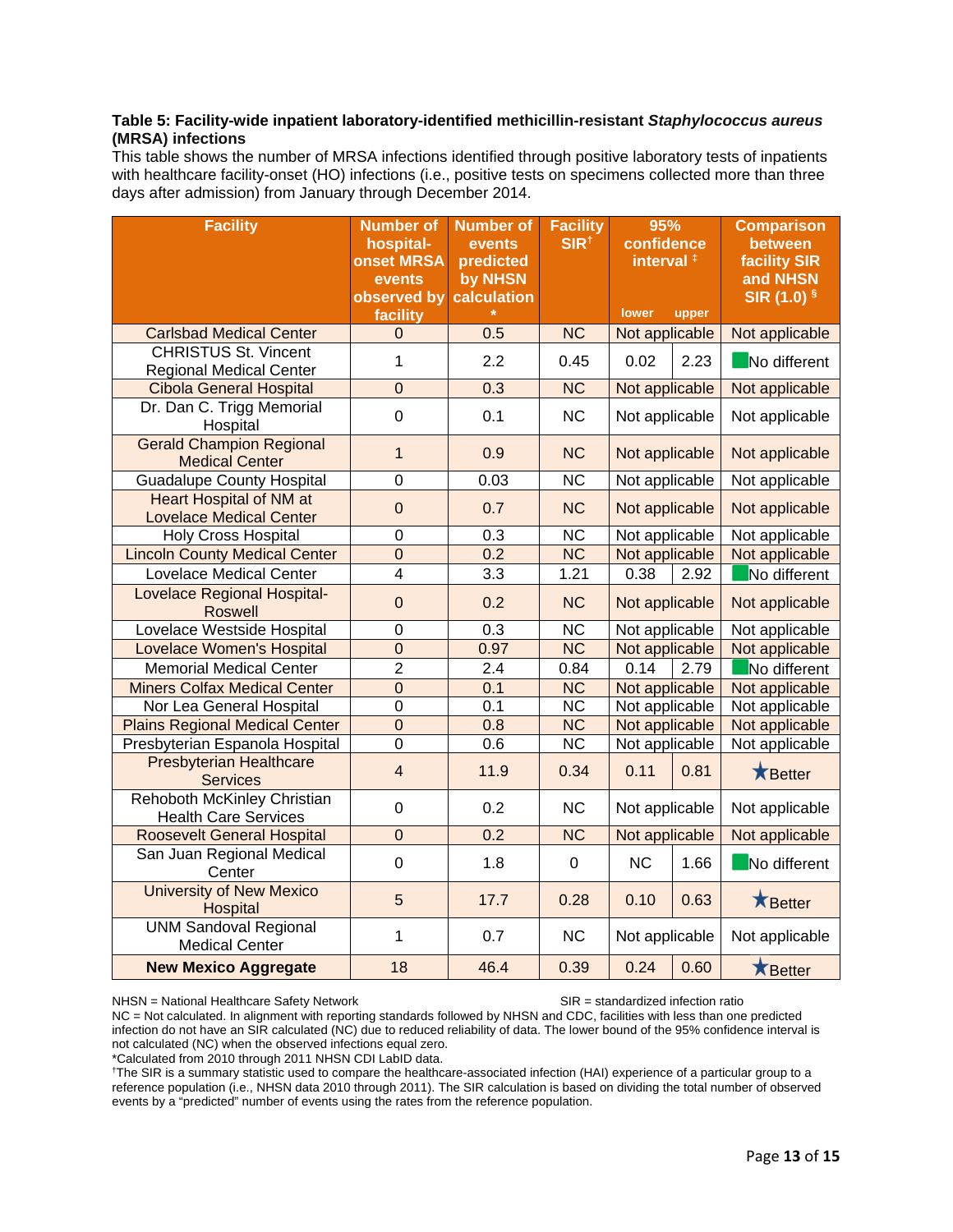‡ The confidence interval indicates that 95% of the time, the true value of the SIR lies somewhere between the upper and lower limits of this range. When the SIR is near zero or equal to zero, the lower bound of the 95% confidence interval is not calculated, therefore shown as "NC."

§ Comparison to the NHSN SIR (i.e., the national reference population) is based on a 95% confidence interval. When the confidence interval includes 1.0 it is not considered statistically significant, therefore categorized as "no different" and indicated by a green square. When the confidence interval does not include 1.0 it is considered statistically significant. When the confidence interval is less than 1.0 the categorization is "better" than the national reference population, indicated by a blue star, and when the confidence interval is greater than 1.0 the categorization is "worse," indicated by an orange circle